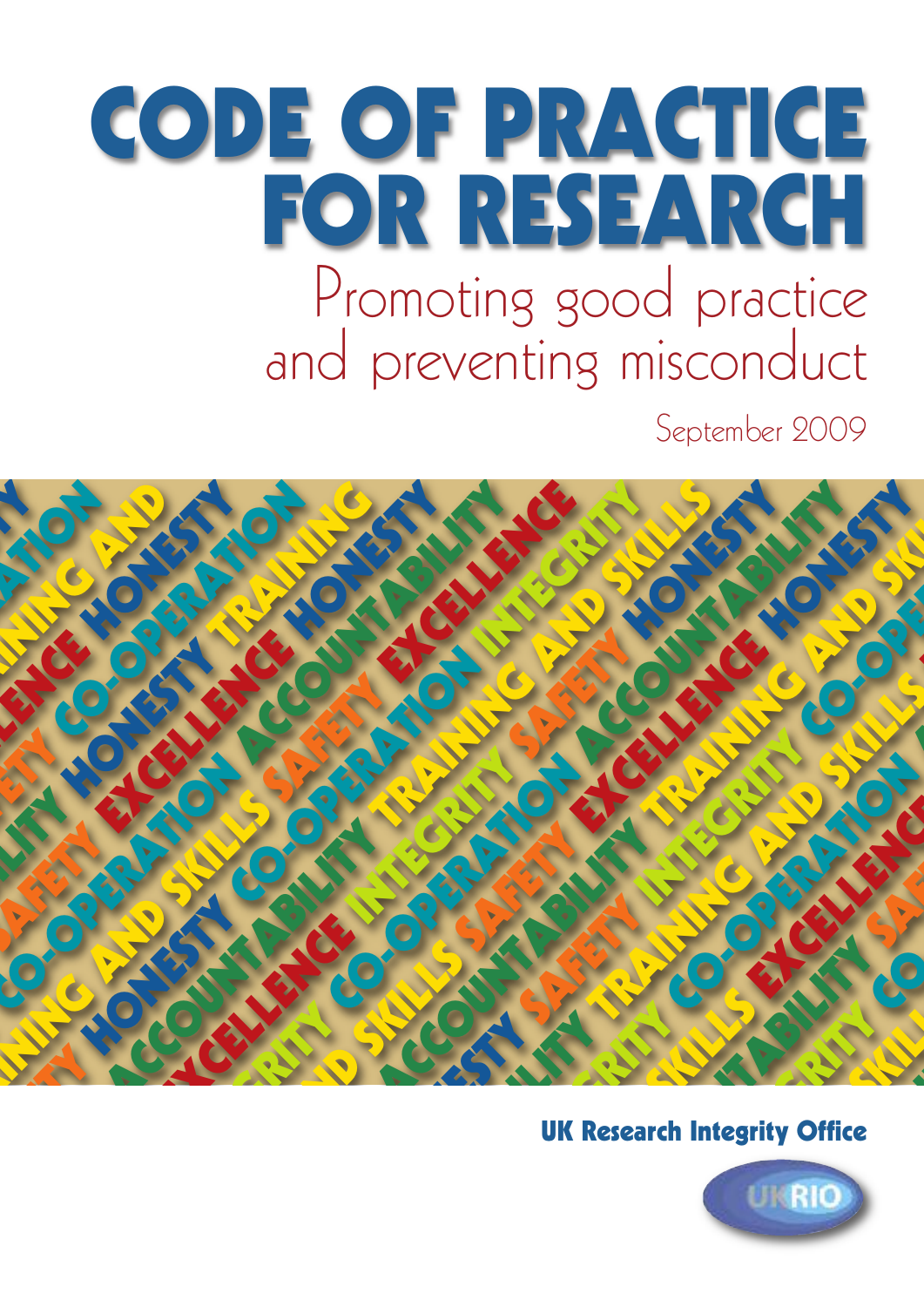The Checklist lists the key points of good practice in research for a research project and is applicable to all subject areas. More detailed guidance can be found in section 3. A PDF version is available from www.ukrio.org

Before conducting your research, and bearing in mind that, subject to legal and ethical requirements, roles and contributions may change during the time span of the research:

- 1 Does the proposed research address pertinent question(s) and is it designed either to add to existing knowledge about the subject in question or to develop methods for research into it?
- 2 Is your research design appropriate for the question(s) being asked?
- 3 Will you have access to all necessary skills and resources to conduct the research?
- 4 Have you conducted a risk assessment to determine:
	- a whether there are any ethical issues and whether ethics review is required;
	- b the potential for risks to the organisation, the research, or the health, safety and well-being of researchers and research participants; and
	- c what legal requirements govern the research?
- 5 Will your research comply with all legal and ethical requirements and other applicable guidelines, including those from other organisations and/or countries if relevant?
- 6 Will your research comply with all requirements of legislation and good practice relating to health and safety?
- 7 Has your research undergone any necessary ethics review (see 4(a) above), especially if it involves animals, human participants, human material or personal data?
- 8 Will your research comply with any monitoring and audit requirements?
- 9 Are you in compliance with any contracts and financial guidelines relating to the project?
- 10 Have you reached an agreement relating to intellectual property, publication and authorship?
- 11 Have you reached an agreement relating to collaborative working, if applicable?
- 12 Have you agreed the roles of researchers and responsibilities for management and supervision?
- 13 Have all conflicts of interest relating to your research been identified, declared and addressed?
- 14 Are you aware of the guidance from all applicable organisations on misconduct in research?

### When conducting your research:

- 1 Are you following the agreed research design for the project?
- 2 Have any changes to the agreed research design been reviewed and approved if applicable?
- 3 Are you following best practice for the collection, storage and management of data?
- 4 Are agreed roles and responsibilities for management and supervision being fulfilled?
- 5 Is your research complying with any monitoring and audit requirements?

### When finishing your research:

- 1 Will your research and its findings be reported accurately, honestly and within a reasonable time frame?
- 2 Will all contributions to the research be acknowledged?
- 3 Are agreements relating to intellectual property, publication and authorship being complied with?
- 4 Will research data be retained in a secure and accessible form and for the required duration?
- 5 Will your research comply with all legal, ethical and contractual requirements?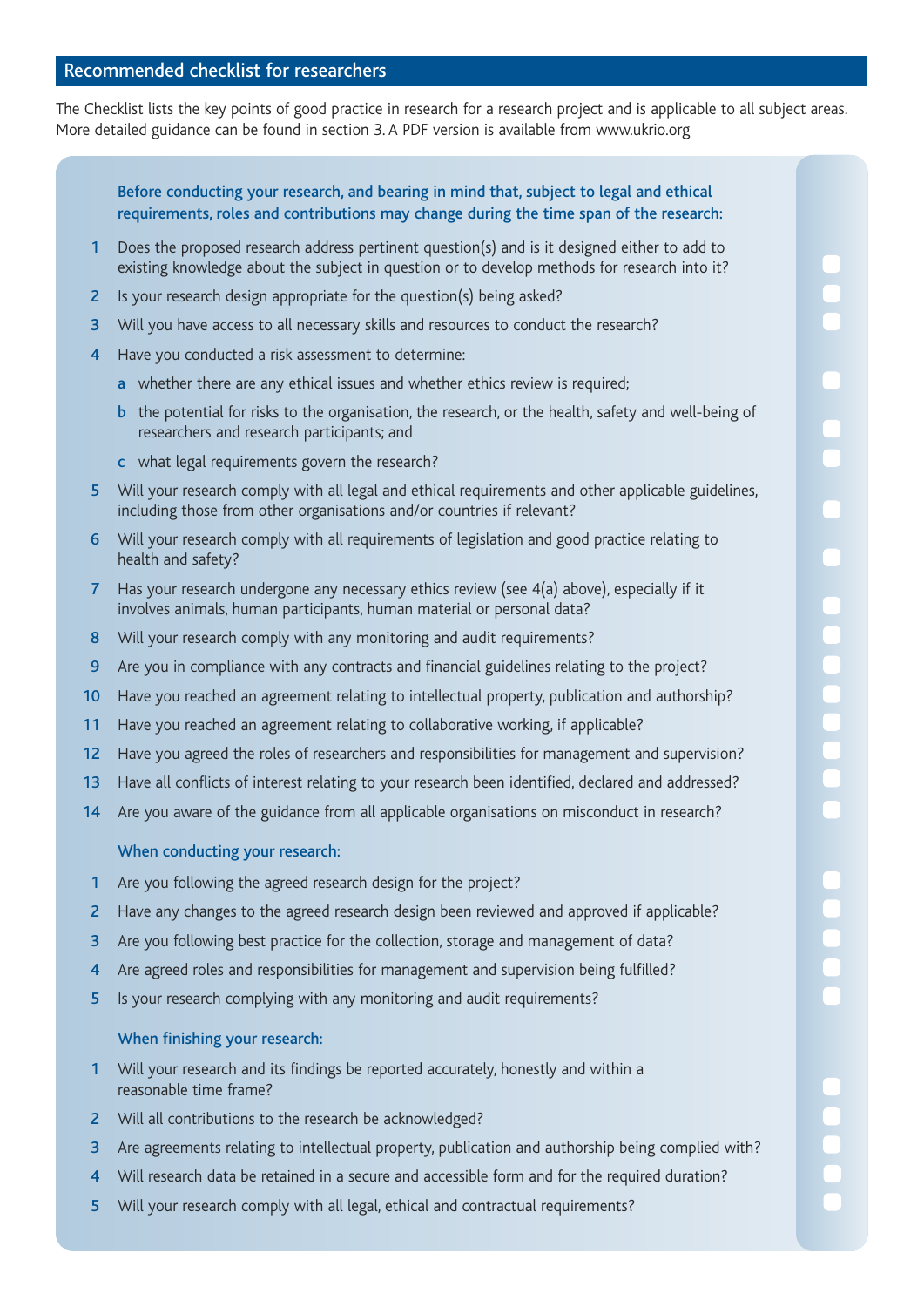# **CODE OF PRACTICE FOR RESEARCH**

Promoting good practice and preventing misconduct

September 2009

**UK Research Integrity Office**

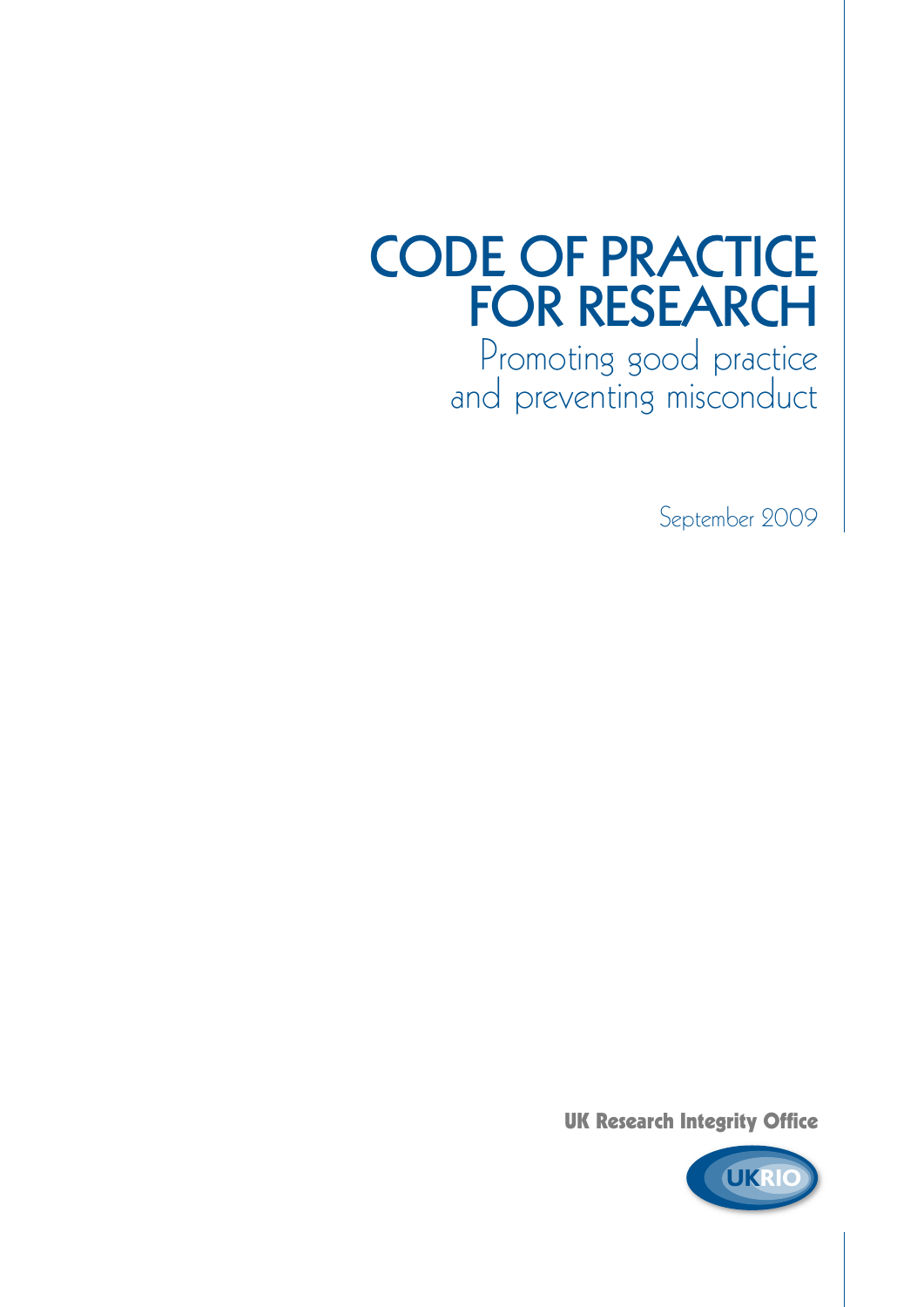### © UK Research Integrity Office 2009

The copyright for this publication is held by the UK Research Integrity Office. The material may be copied or reproduced provided that the source is acknowledged and the material, wholly or in part, is not used for commercial gain. Use of the material for commercial gain requires the prior written permission of the UK Research Integrity Office.

This publication can be downloaded in pdf format from the UK Research Integrity Office website www.ukrio.org and readers and users of the Code of Practice are recommended to check there for updates.

### UKRIO's funders and partners:

UKRIO has the support of a number of UK organisations with interests in research, including the four UK Departments of Health, the four UK Higher Education Funding Councils, the Academy of Medical Sciences, the Association of the British Pharmaceutical Industry, the Association of UK University Hospitals, the Biotechnology and Biological Sciences Research Council, the Committee on Publication Ethics, the General Medical Council, the Medical Research Council, the Medical Schools Council, the Medicines and Healthcare products Regulatory Agency, Research Councils UK, the Royal College of Physicians, the Royal College of Physicians of Edinburgh, the Royal Society, Universities UK and research charities including the Wellcome Trust.

UKRIO is hosted by Universities UK.

### Universities UK

Registered Office: Woburn House, 20 Tavistock Square, London WC1H 9HQ Switchboard tel + 44 (0)20 7419 4111 direct fax +44 (0)20 7388 6256 Web www.UniversitiesUK.ac.uk Email info@UniversitiesUK.ac.uk Registered Company No. 2517018 Registered Charity No. 1001127

Text design by John Aldridge and Geoffrey Wadsley Cover design by John Aldridge Produced by Aldridge Press, Chiswick, London enquiries@aldridgepress.co.uk Printed by MWL Print Group, Pontypool, Wales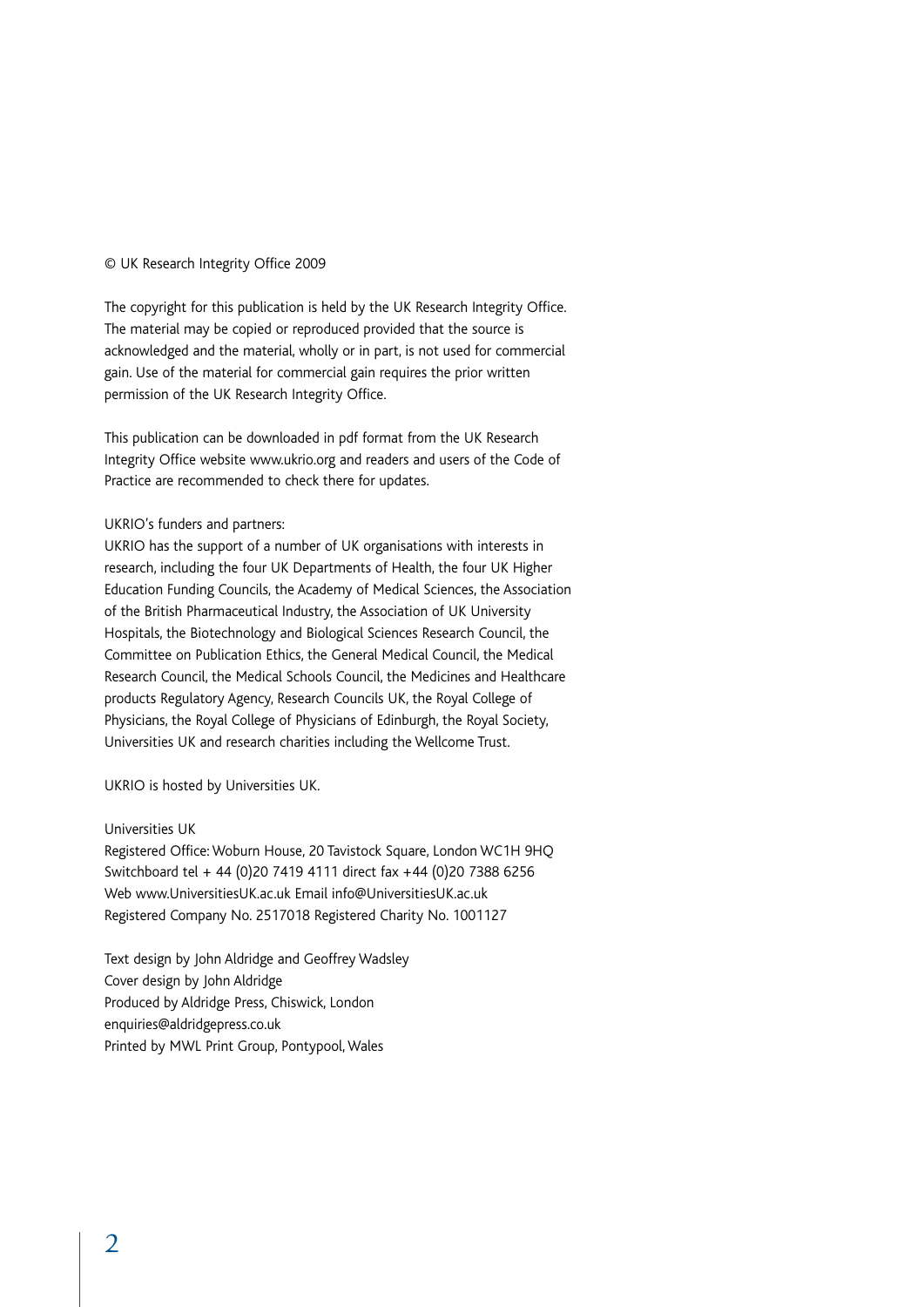# *Contents*

|     | Recommended checklist for researchers<br>inside front cover            |  |
|-----|------------------------------------------------------------------------|--|
|     | Introduction                                                           |  |
|     | 1.12 Footnote to the first edition                                     |  |
|     | <b>Principles</b>                                                      |  |
|     | Standards for organisations and researchers                            |  |
| 3.1 | General guidance on good practice in research                          |  |
| 3.2 | Leadership and supervision                                             |  |
| 3.3 | Training and mentoring                                                 |  |
| 3.3 | Research design                                                        |  |
| 3.5 | Collaborative working                                                  |  |
| 3.6 | Conflicts of interest                                                  |  |
| 3.7 | Research involving human participants, human material or personal data |  |
| 3.8 | Research involving animals                                             |  |
| 3.9 | Health and safety                                                      |  |
|     | 3.10 Intellectual property                                             |  |
|     | 3.11 Finance                                                           |  |
|     | 3.12 Collection and retention of data                                  |  |
|     | 3.13 Monitoring and audit                                              |  |
|     | 3.14 Peer review                                                       |  |
|     | 3.15 Publication and authorship                                        |  |
|     | 3.16 Misconduct in research                                            |  |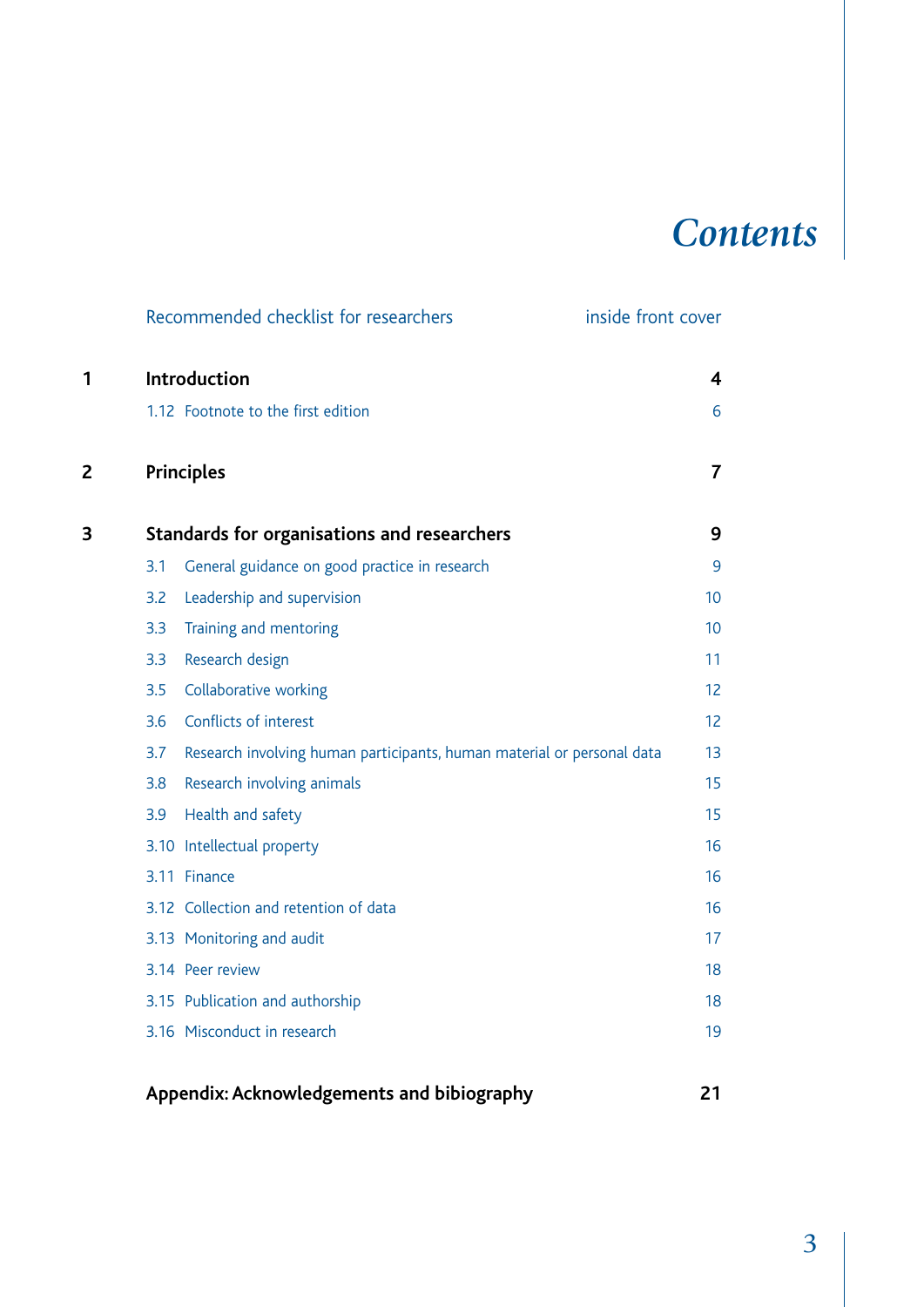

- 1.1 The UK Research Integrity Office's Code of Practice for Research has been designed to encourage good conduct in research and help prevent misconduct, in order to assist organisations and researchers to conduct research of the highest quality. It provides general principles and standards for good practice in research, applicable to both individual researchers and to organisations that carry out, fund, host or are otherwise involved in research.
- 1.2 The Code is applicable to all subject areas and does not attempt to micro-manage research. Recognising that many forms of guidance already exist, the intention is that research organisations may use the principles and standards outlined in this Code as benchmarks when drafting or revising their own, more detailed, codes of practice. No single publication can expect to cover the nuances of all types of research in all disciplines; therefore, the Code should not be seen as prescriptive but as a set of guiding principles and standards to inform the management and conduct of research.
- 1.3 The Code covers areas of good practice in research typically included in organisational policies for the conduct of research, drawing upon existing good practice and the experiences of the UK Research Integrity Office (UKRIO) in addressing good conduct and misconduct in research. Detailed guidance is given on core standards for good practice in research but particular attention has been paid to areas where UKRIO has most often been approached for guidance, in the hope of passing on lessons learned to the research community.
- 1.4 The Code complements existing and forthcoming guidance on research conduct, such as that provided by Research Councils UK, the Wellcome Trust or the Council for Science and Technology. Similarly, the Code complements organisational policies, such as those for health and safety, raising concerns at work, or management of finances or of intellectual property, and does not seek to replace them. Use of the benchmarks contained in this Code can assist research organisations in fulfilling the requirements of regulatory, funding and other relevant bodies, and ensure that important issues have not been overlooked.
- 1.5 UKRIO recognises that there are many organisations which issue guidance on the conduct of research to the UK research community. For some time, UKRIO has been working with organisations such as Research Councils UK and the Department of Health, with a view ultimately to streamline guidance on good practice in research, to ensure clarity for the research community and avoid duplication of effort.
- 1.6 The Code is organised in the following Sections:
	- a) Section 2 contains broad Principles which define the responsibilities and values in the conduct of research by both researchers and research organisations.
	- b) A one-page Recommended Checklist for Researchers can be found on the inside of the front cover. This is a non-technical checklist summarising the key points of good practice in research and is applicable to all subject areas. The Checklist is based on the more detailed Standards given in section 3.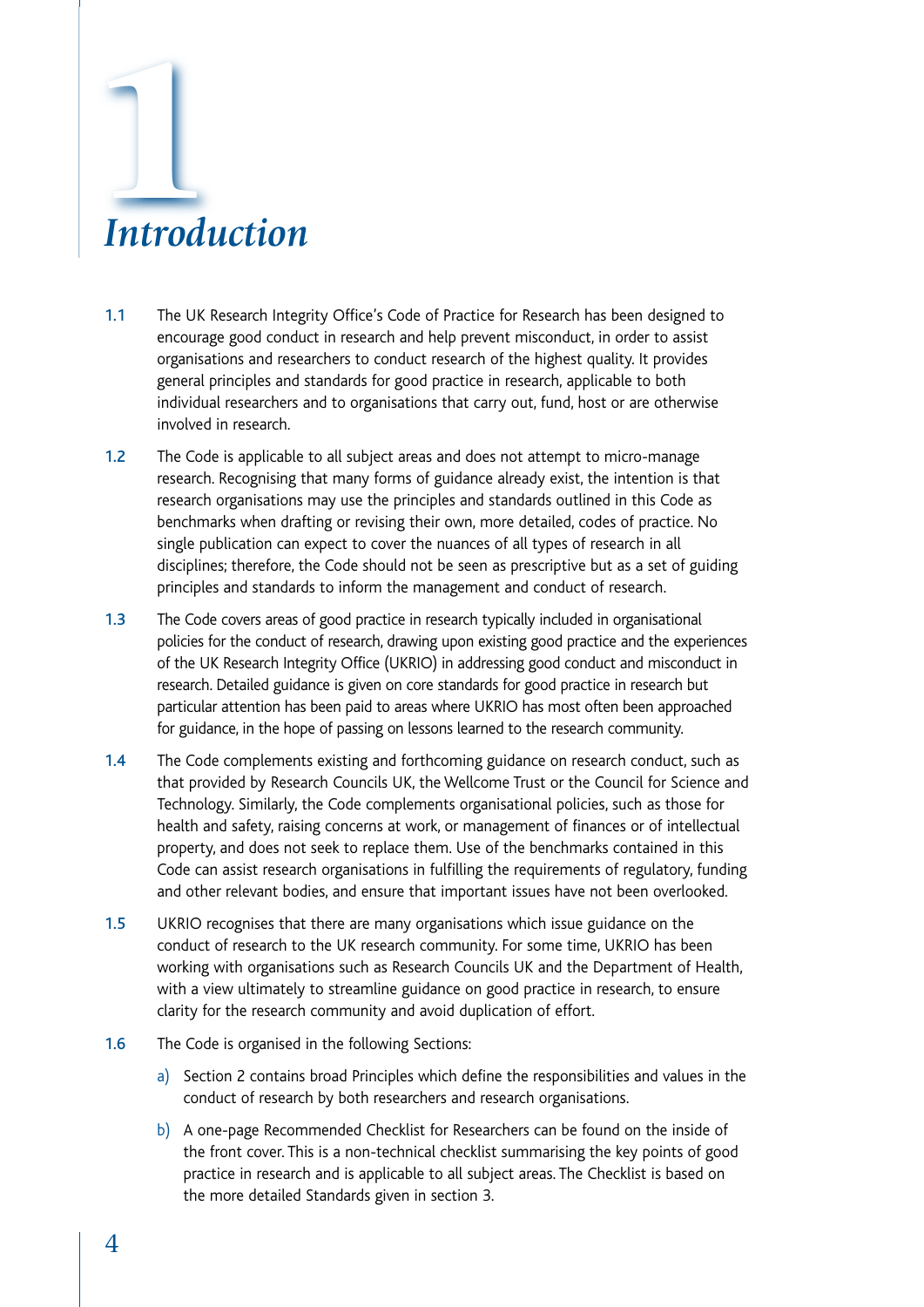- c) Section 3 lists Standards for good practice in research that researchers and research organisations should comply with. The Standards apply to all disciplines of research but organisations may wish to expand upon them by offering more detailed guidance for certain subject areas or types of research.
- 1.7 The Code does not stipulate how to put the promotion and support of good research practice into operation as it is quite rightly left up to organisations and researchers to determine the best way to do so in their particular research environment. It should be noted, however, that only through the endorsement and support of good practice in research at the highest level and implementation through education, training and supervision, can researchers become aware of their individual responsibilities and the collective responsibility they have to their research organisation and the wider research community.
- 1.8 Note that, for the purposes of this Code,"research" refers to the definition used by the Research Assessment Exercise (Research Assessment Exercise 2008, p. 34):
	- a) "'Research'… is to be understood as original investigation undertaken in order to gain knowledge and understanding. It includes work of direct relevance to the needs of commerce, industry, and to the public and voluntary sectors; scholarship\*; the invention and generation of ideas, images, performances, artefacts including design, where these lead to new or substantially improved insights; and the use of existing knowledge in experimental development to produce new or substantially improved materials, devices, products and processes, including design and construction. It excludes routine testing and routine analysis of materials, components and processes such as for the maintenance of national standards, as distinct from the development of new analytical techniques. It also excludes the development of teaching materials that do not embody original research."
	- b) "\* Scholarship… is defined as the creation, development and maintenance of the intellectual infrastructure of subjects and disciplines, in forms such as dictionaries, scholarly editions, catalogues and contributions to major research databases."
- 1.9 Similarly, for the purposes of this Code,"organisations" refers to any bodies which: conduct, host, sponsor or fund research; employ, support or host researchers; teach research students; or allow research to be carried out under their auspices."Researchers" refers to any person who conducts research, including but not limited to: as an employee; an independent contractor or consultant; a research student; a visiting or emeritus member of staff; or a member of staff on a joint clinical or honorary contract.
- 1.10 Some organisations may wish the Code to apply to undergraduate students; if so, this should be made clear in institutional policies and organisations should consider what particular education, training, supervision and support they should provide to student researchers. They should make it clear to student researchers that their research must comply with the organisation's policies and procedures for the conduct of research.
- 1.11 Sources used in the development of the Code are acknowledged in the appendix. UKRIO would also like to thank the individuals and institutions who responded to the public consultation on a draft version of the publication in 2009 for their contributions to the Code.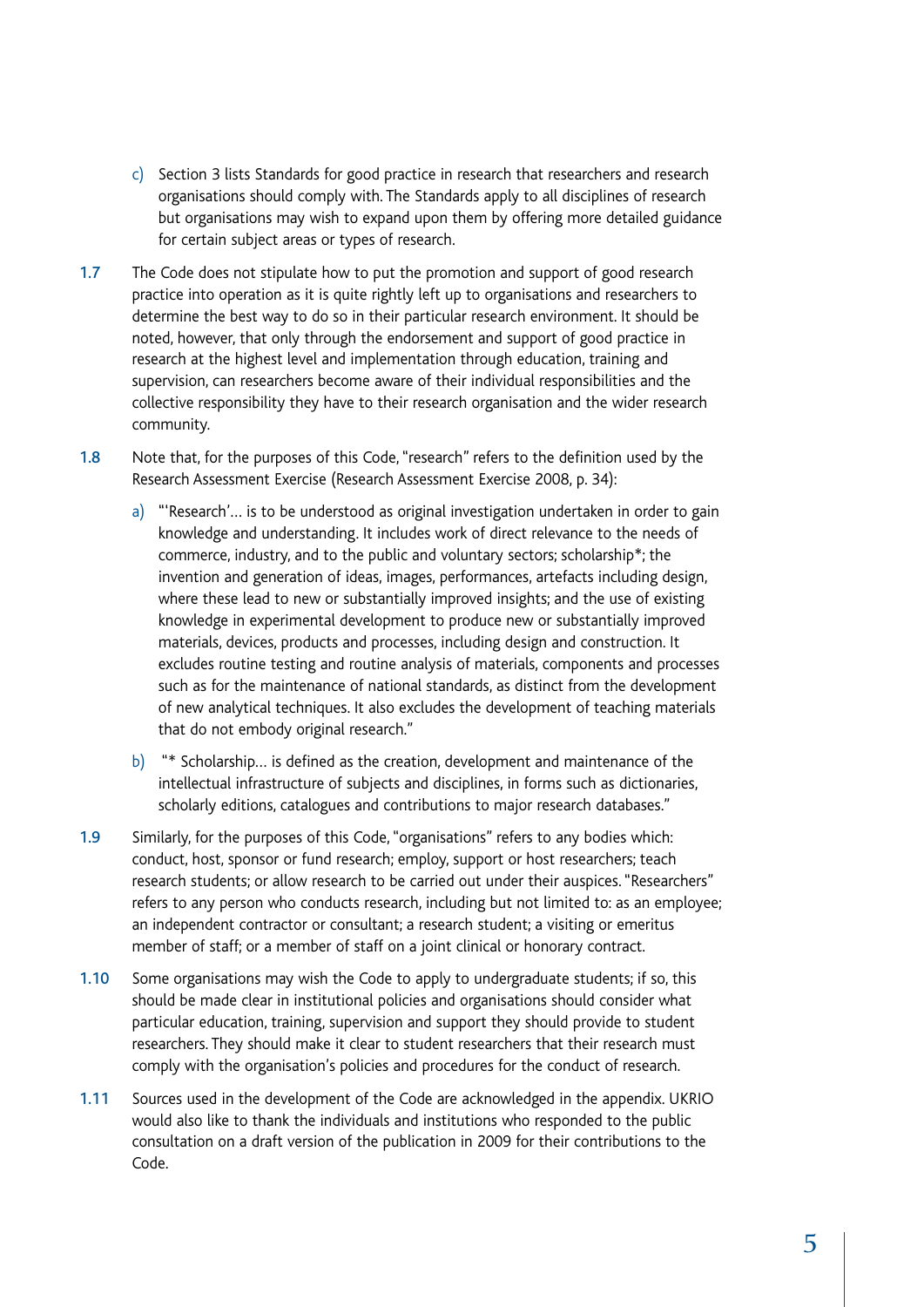# 1.12 Footnote to the first edition Footnote to the first edition

- a) It is the intention of UKRIO that the Code will be reviewed regularly, initially on an annual basis. UKRIO welcomes feedback from organisations and researchers on the current edition, to inform the review.
- b) To that end, the Code will be published as an online document on the UKRIO website (www.UKRIO.org), as well as hard copy and PDF versions. This online Code will include a mechanism for the research community to submit feedback on specific sections and suggest new developments in good practice in research for inclusion.
- c) Organisations and researchers are recommended to check the UKRIO website for the annual updates to the Code. The website also provides information on how to contact UKRIO to gain access to independent, confidential and expert advice and guidance on any issues relating to good practice and misconduct in research.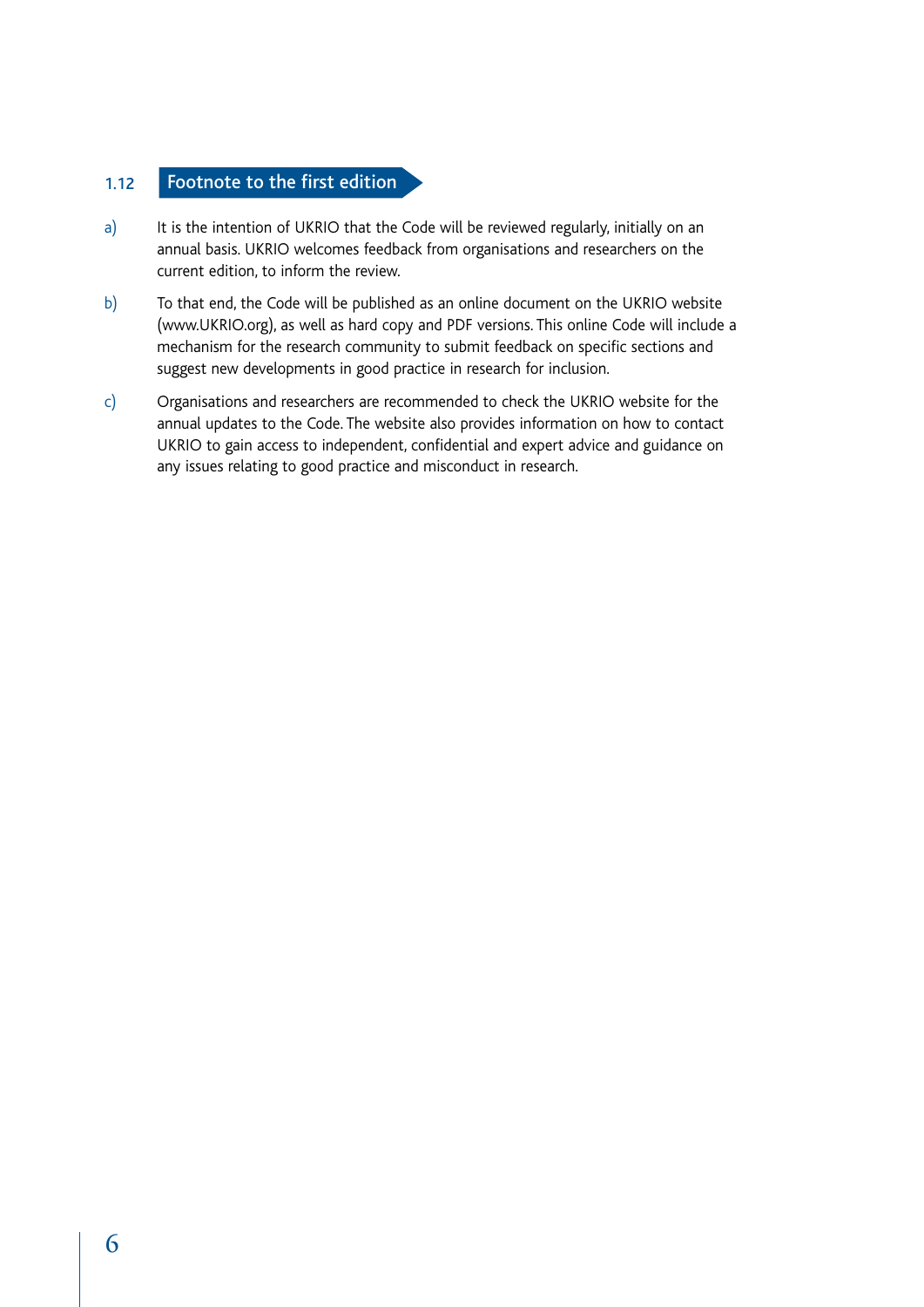

- 2.0.1 Organisations and researchers should adhere to the following Principles, which set out the responsibilities and values relevant to research. While some elements may seem selfevident, and there is some overlap, these Principles aim to encourage all involved in research to consider the wider consequences of their work and to engage critically with the practical, ethical and intellectual challenges that are inherent in the conduct of high quality research, rather than treating codes of practice such as this as just another procedure to be followed.
- 2.0.2 Organisations and researchers should be guided by these Principles when implementing and complying with the core Standards described in section 3 and the *Recommended Checklist for Researchers* on the inside of the front cover.
- 2.1 EXCELLENCE: *organisations and researchers* should strive for excellence when conducting research and aim to produce and disseminate work of the highest quality. This Code, its Principles and its Standards are intended to support these goals.
- 2.2 HONESTY: *organisations* should work to create and maintain a culture of research that fosters and supports honesty in research. *Researchers* should be honest in relation to their own research and that of others. They should do their utmost to ensure the accuracy of data and results, acknowledge the contributions of others, and neither engage in misconduct nor conceal it.
- 2.3 INTEGRITY: *organisations and researchers* must comply with all legal and ethical requirements relevant to their field of study. They should declare any potential or actual conflicts of interest relating to research and where necessary take steps to resolve them.
- 2.4 CO-OPERATION: *organisations and researchers* should promote the open exchange of ideas, research methods, data and results and their discussion, scrutiny and debate, subject to any considerations of confidentiality.
- 2.5 ACCOUNTABILITY: *organisations and researchers* should recognise that in and through their work they are ultimately accountable to the general public and should act accordingly. They should ensure that any research undertaken complies with any agreements, terms and conditions relating to the project, and allows for proper governance and transparency. *Researchers* should follow the requirements and guidance of any professional bodies in their field of research. Researchers who are members of a regulated profession must follow the requirements and guidance of the body regulating their profession.
- 2.6 TRAINING AND SKILLS: *organisations* should provide training and opportunities for development for their researchers, and the necessary resources to enable them to conduct research to the required standards. They should support researchers in identifying unmet needs for training and development. *Researchers* should ensure that they have the necessary skills, training and resources to carry out research, in the proposed research team or through collaboration with specialists in relevant fields, and report and resolve any unmet needs identified.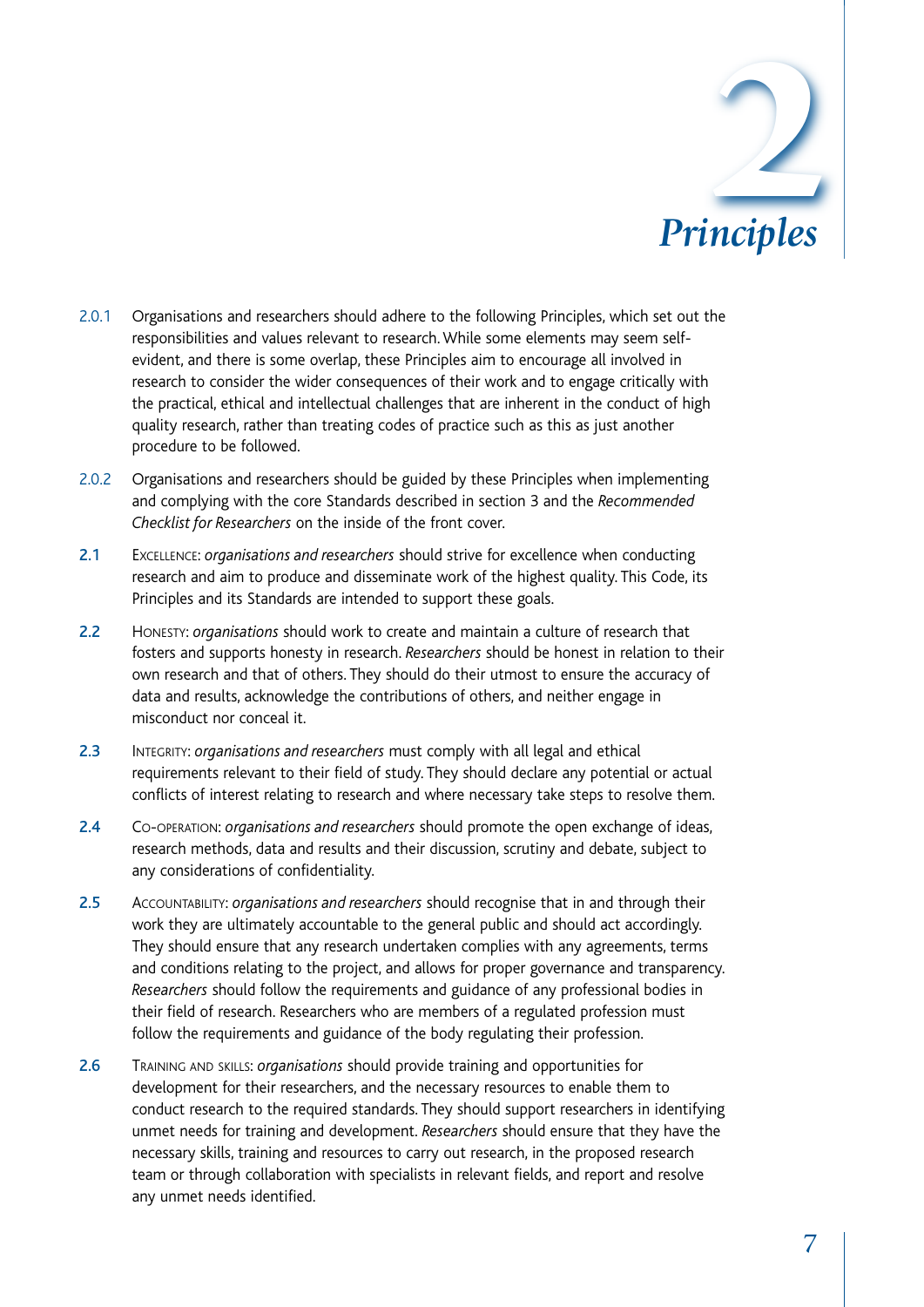2.7 SAFETY: *organisations and researchers* should ensure the dignity, rights, safety and wellbeing of all involved in research and avoid unreasonable risk or harm to research subjects, patients, participants, researchers and others. They should report and address any concerns relating to the dignity, rights, safety and well-being of those involved in research. Research should be initiated and continued only if the anticipated benefits justify the risks involved.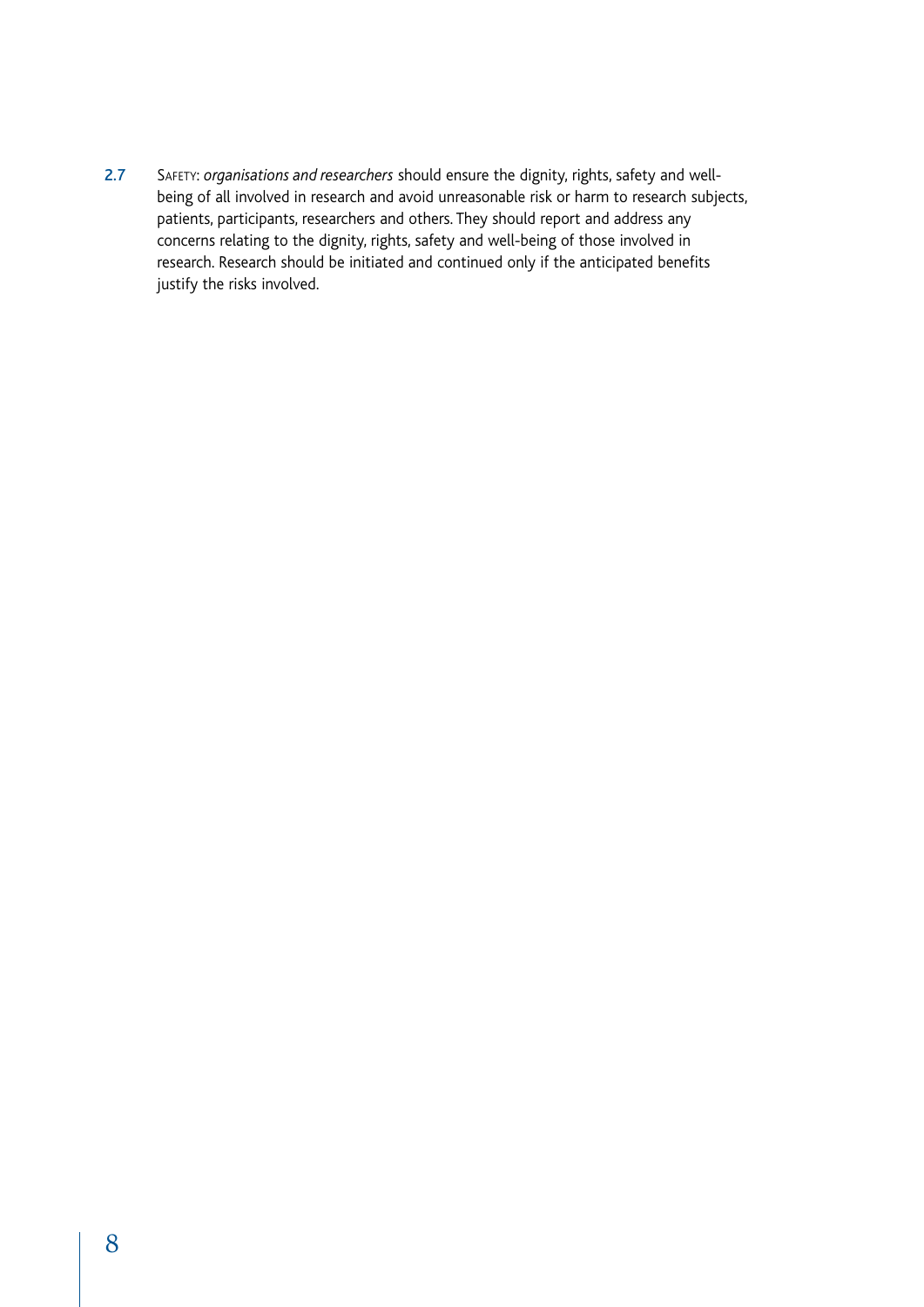# *Standards for organisations and resea* **3** *rchers*

- 3.0.1 Organisations and researchers should comply with the following core Standards, which should be interpreted in light of the Principles in section 2. Each Standard adopts the order:
	- a) organisations and researchers;
	- b) organisations; and
	- c) researchers.

### 3.1 General guidance on good practice in research

- 3.1.1 *Organisations and researchers* must comply with all legal and ethical requirements and other guidelines that apply to their research. This includes submitting research proposals for ethics review where appropriate and abiding by the outcome of that review. They should also ensure that research projects are approved by all applicable bodies, ethical, regulatory or otherwise.
- 3.1.2 When conducting, or collaborating in, research in other countries, organisations and researchers based in the UK should comply with the legal and ethical requirements existing in the UK and in the countries where the research is conducted. Similarly, organisations and researchers based abroad who participate in UK-hosted research projects should comply with the legal and ethical requirements existing in the UK as well as those of their own country.
- 3.1.3 Organisations and researchers should ensure that all research projects have sufficient arrangements for insurance and indemnity prior to the research being conducted.
- 3.1.4 *Organisations* should:
	- a) ensure that good practice in research forms an integral part of their research strategy or policy;
	- b) establish clear policies and procedures that cover the Principles of good practice in research (see section 2) and offer detailed guidance on the Standards set out in this Code;
	- c) ensure that these policies and procedures complement and are in accordance with existing organisational policies, such as those for health and safety, raising concerns at work, management of finances or of intellectual property, and equality and diversity;
	- d) make sure that their researchers are aware of these policies and procedures and that all research carried out under the auspices of the organisation complies with them;
	- e) provide training, resources and support to their researchers to ensure that they are aware of these policies and procedures and are able to comply with them;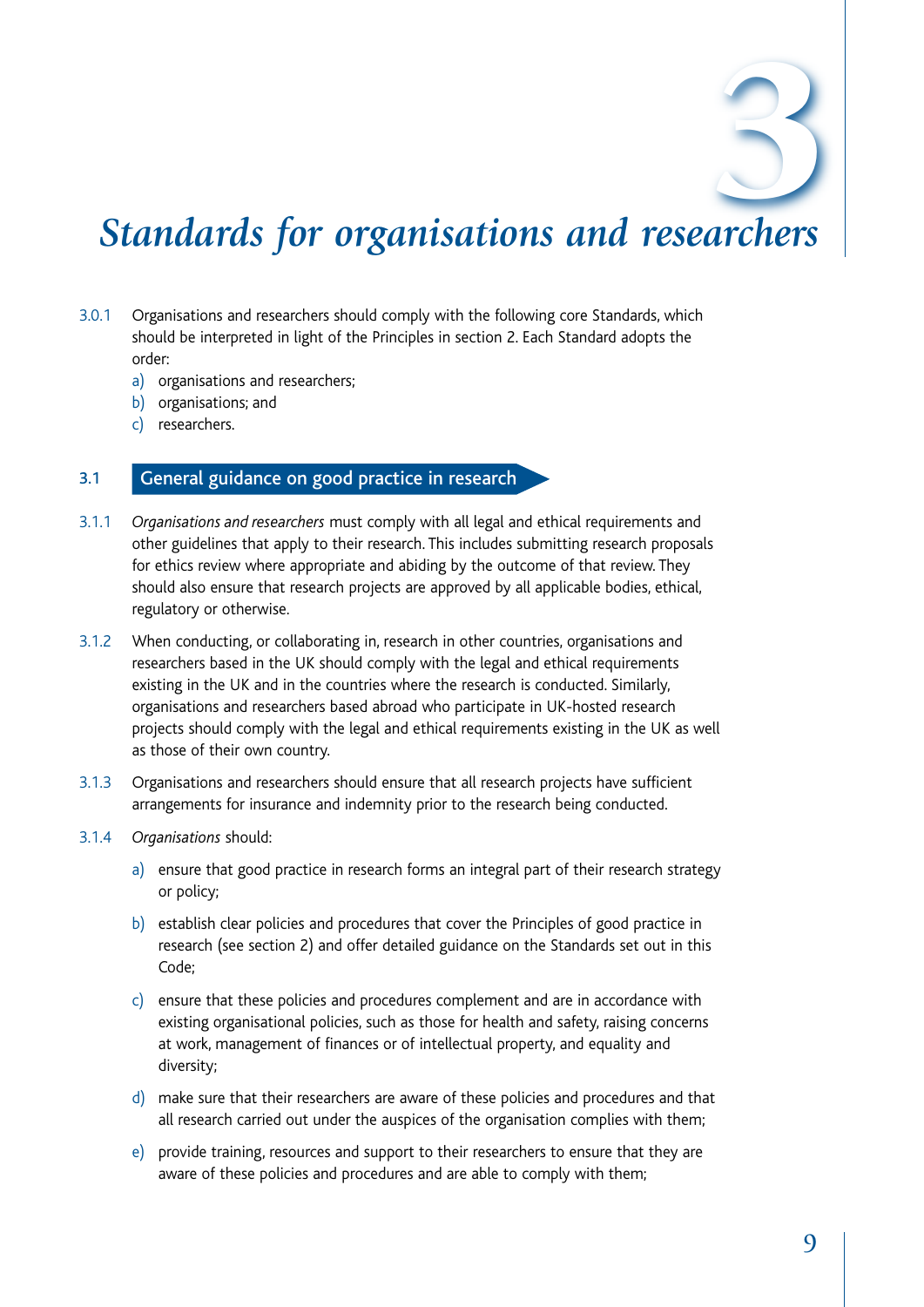- f) encourage their researchers to consider good practice in research as a routine part of their work; and
- $g$ ) monitor these measures for suitability and effectiveness and review them where necessary.
- 3.1.5 *Researchers* should:
	- a) recognise their responsibility to conduct research of high ethical standards;
	- b) be aware of their organisation's policies and procedures on good practice in research;
	- c) make sure that their research complies with these policies and procedures, and seek guidance from their organisation when necessary;
	- d) work with their organisation to ensure that they have the necessary training, resources and support to carry out their research; and
	- e) suggest to their organisation how guidance on good practice in research might be developed or revised.

### 3.2 Leadership and supervision

- 3.2.1 *Organisations and researchers* should promote and maintain an environment which fosters and supports research of high ethical standards, mutual co-operation, professionalism and the open and honest exchange of ideas. They should foster a culture where good conduct in research is promoted and inappropriate conduct is identified and addressed.
- 3.2.2 *Organisations* should provide direction and supervision of research and researchers, setting out clear lines of accountability for the organisation and management of research. They should support supervisors and researchers in meeting the legal and ethical requirements of conducting research. Organisations should encourage the career development of their researchers and provide training and mentoring of new researchers. They should also offer training and support to those charged with the supervision and development of other researchers. Organisations should support the principles of the *Concordat to Support the Career Development of Researchers*.
- 3.2.3 *Researchers* involved in the supervision and development of other researchers should be aware of their responsibilities and ensure that they have the necessary training, time and resources to carry out that role, and request support if required.

# 3.3 Training and mentoring Training and mentoring

3.3.1 *Organisations* should provide training for researchers to enable them to carry out their duties and develop their knowledge and skills throughout their career. This should include training in the responsible design, conduct and dissemination of research. They should support researchers in identifying unmet needs for training and development. Organisations should provide qualified mentors to assist in the training and career development of new researchers and also provide career development and educational opportunities for researchers who are more established in their careers. As in 3.2.2, they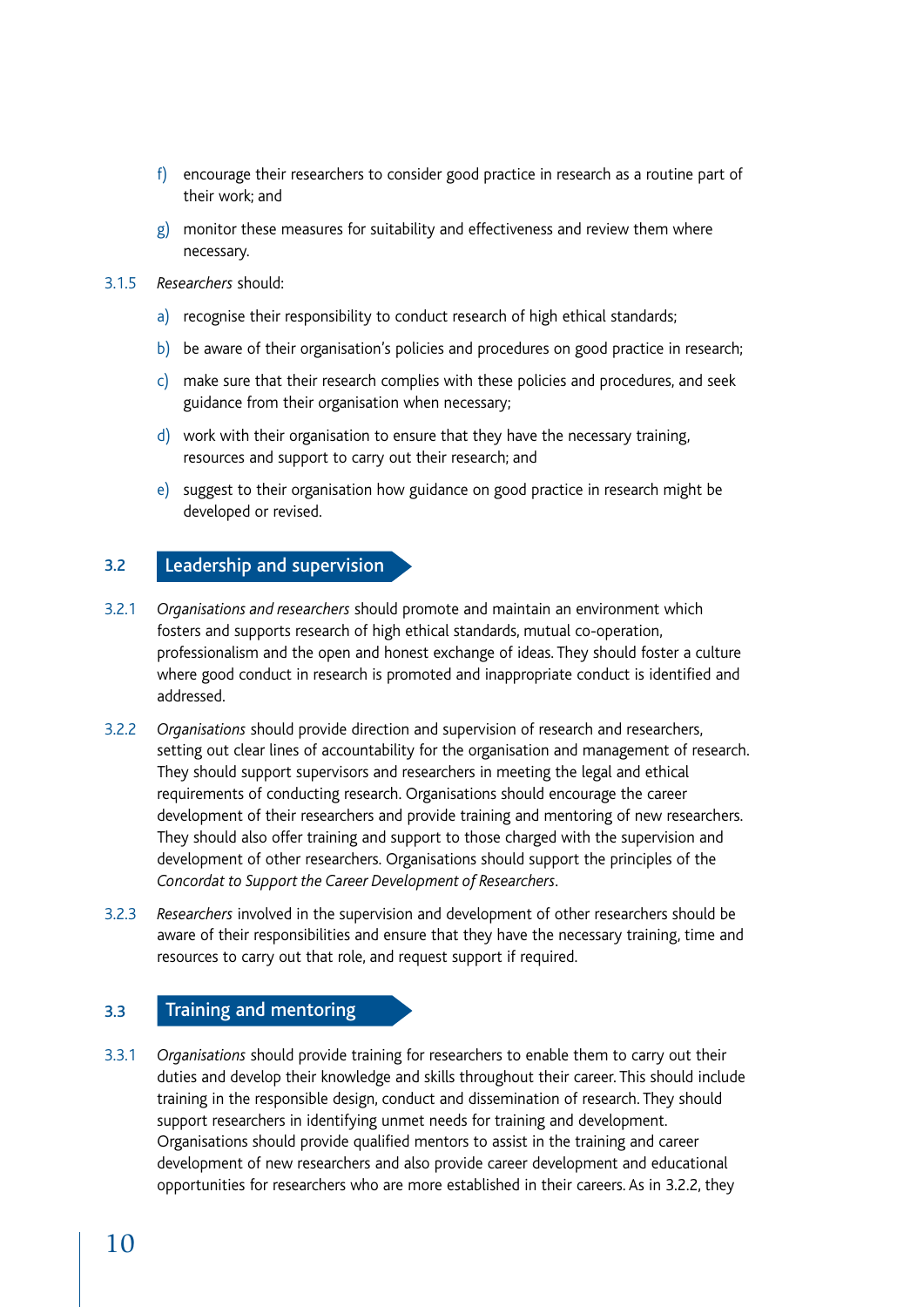should support the principles of the *Concordat to Support the Career Development of Researchers*.

- 3.3.2 Organisations should provide particular support for student researchers. They should make sure that student researchers understand which standards and organisational policies and procedures they are expected to comply with.
- 3.3.3 *Researchers* should undergo training in order to carry out their duties and to develop their knowledge and skills throughout their career, repeating training where necessary to ensure that skills are kept up-to-date. They should identify needs for training when they arise and report them to their manager or other appropriate person as identified by their organisation. See also section 3.2.3.

# 3.4 Research design Research design

- 3.4.1 When designing research projects, *organisations and researchers* should ensure that:
	- a) the proposed research addresses pertinent question(s) and is designed either to add to existing knowledge about the subject in question or to develop methods for research into it;
	- b) the design of the study is appropriate for the question(s) being asked and addresses the most important potential sources of bias;
	- $c)$  the design and conduct of the study, including how data will be gathered, analysed and managed, are set out in detail in a pre-specified research plan or protocol;
	- d) all necessary skills and experience will be available to carry out the proposed research, in the proposed research team or through collaboration with specialists in relevant fields;
	- e) sufficient resources will be available to carry out the proposed research and that these resources meet all relevant standards; and
	- f) any issues relating to the above are resolved as far as possible prior to the start of the research.
- 3.4.2 Organisations (where appropriate) and researchers should conduct a risk assessment of the planned study to determine:
	- a) whether there are any ethical issues and whether ethics review is required;
	- b) the potential for risks to the organisation, the research, or the health, safety and wellbeing of researchers and research participants; and
	- c) what legal requirements govern the research.
- 3.4.3 Where the design of a study has been approved by ethics, regulatory or peer review, organisations and researchers should ensure that any subsequent alterations to the design are subject to appropriate review to determine that they will not compromise the integrity of the research or any terms of consent previously given.
- 3.4.4 *Organisations* should set up systems to ensure that when there are risks that proposed research or its results may be misused for purposes that are illegal or harmful, those risks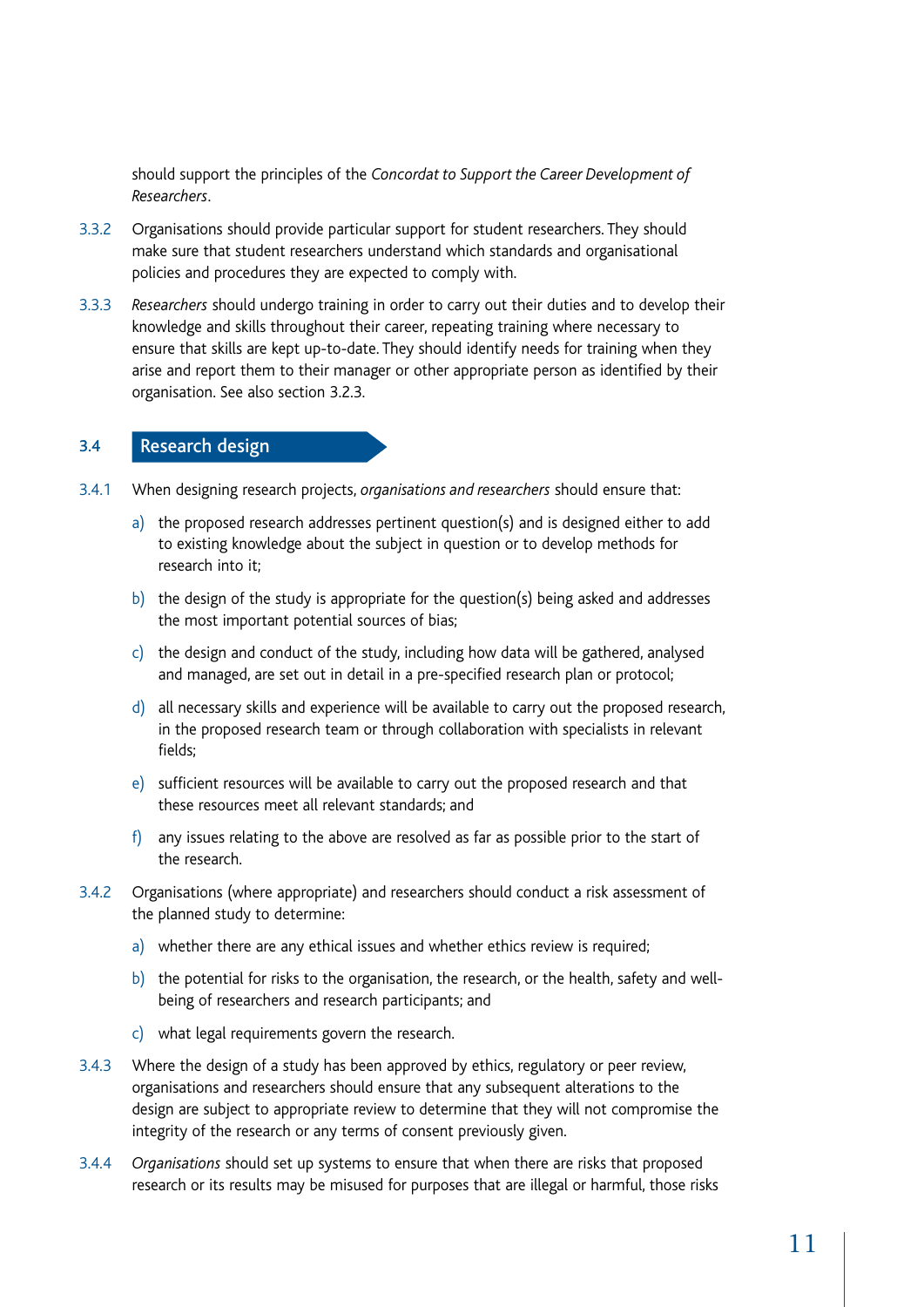are identified and addressed. They should make these systems known to researchers and provide guidance and support to researchers on projects where such risks are identified.

- 3.4.5 *Researchers* should try to anticipate any risks that the proposed research might produce results that could be misused for purposes that are illegal or harmful. Researchers should report any risks to, and seek guidance from, the appropriate person(s) in their organisation and take action to minimise those risks.
- 3.4.6 Researchers should be prepared to make research designs available to peer reviewers and journal editors when submitting research reports for publication.

# 3.5 Collaborative working Collaborative working

- 3.5.1 *Organisations and researchers* should pay particular attention to projects which include participants from different countries or where work will be carried out in another country due to the additional legal and ethical requirements and other guidelines that may apply. See also sections 3.1.2, 3.7.2 and 3.8.2 .
- 3.5.2 *Organisations* should work with partner organisations to ensure the agreement of, and compliance with, common standards and procedures for the conduct of collaborative research, including the resolution of any issues or problems that might arise and the investigation of any allegations of misconduct in research if they occur.
- 3.5.3 *Researchers* should be aware of the standards and procedures for the conduct of research followed by any organisations involved in collaborative research that they are undertaking. They should also be aware of any contractual requirements involving partner organisations, seeking guidance and assistance where necessary and reporting any concerns or irregularities to the appropriate person(s) as soon as they become aware of them.
- 3.5.4 Researchers should try to anticipate any issues that might arise as a result of working collaboratively and agree jointly in advance how they might be addressed, communicating any decisions to all members of the research team. In particular, agreement should be sought on the specific roles of the researchers involved in the project and on issues relating to intellectual property, publication, and the attribution of authorship, recognising that, subject to legal and ethical requirements, roles and contributions may change during the time span of the research.

### 3.6 Conflicts of interest

- 3.6.1 *Organisations and researchers* must recognise that conflicts of interest (i.e. personal or institutional considerations, including but not limited to financial matters) can inappropriately affect research. Conflicts of interest must be identified, declared and addressed in order to avoid poor practice in research or potential misconduct.
- 3.6.2 When addressing a conflict of interest, it must be decided whether it is of a type and severity that poses a risk of fatally compromising the validity or integrity of the research, in which case researchers and organisations should not proceed with the research, or whether it can be adequately addressed through declarations and/or special safeguards relating to the conduct and reporting of the research.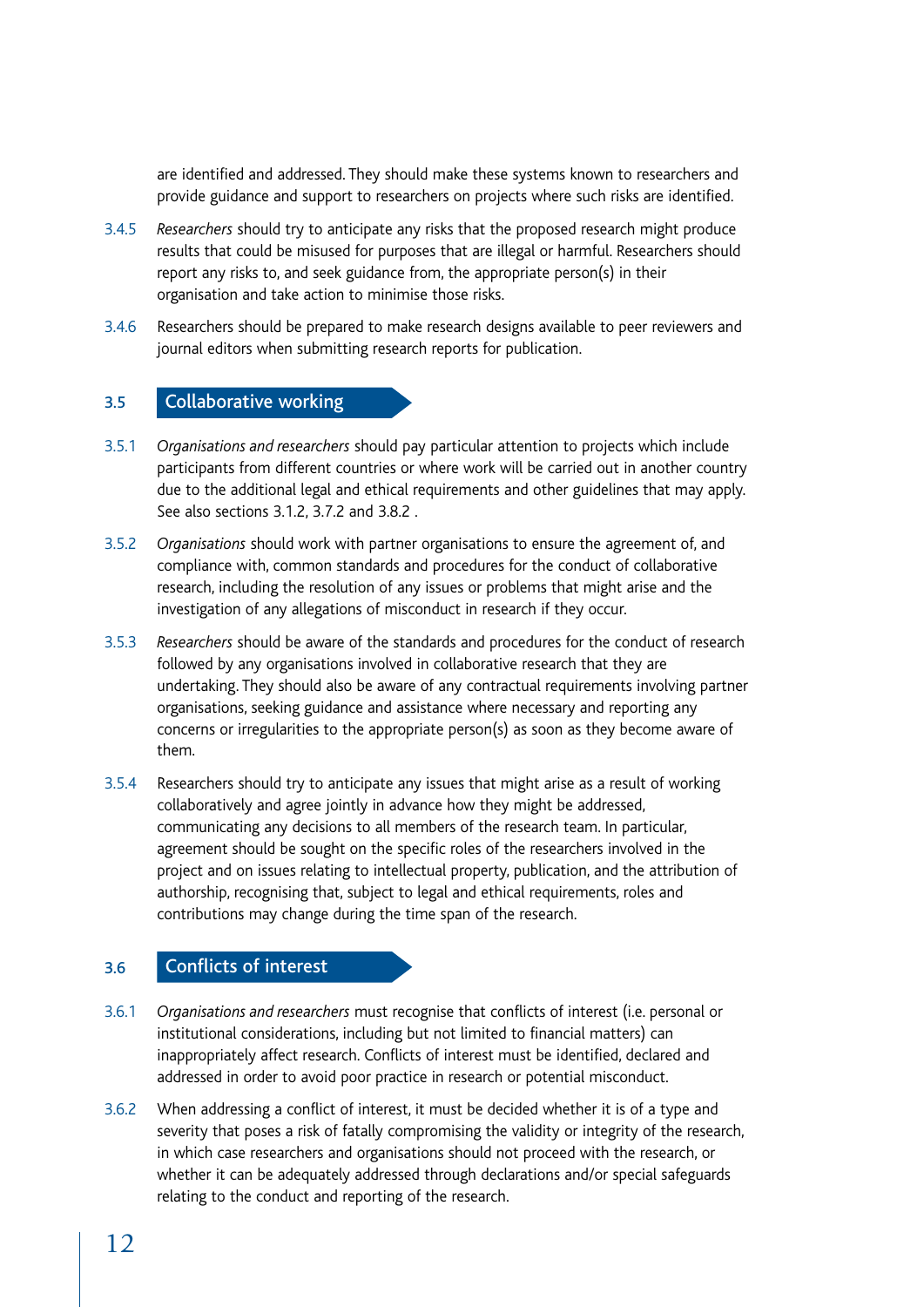- 3.6.3 *Organisations* should have a clearly-written and accessible policy for addressing conflicts of interest, including guidance for researchers on how to identify, declare and address conflicts of interest, and should disseminate and explain the policy to researchers. Organisations should ensure that researchers understand the importance of recognising, disclosing and addressing conflicts of interest in the conduct and reporting of research.
- 3.6.4 Organisations should comply with the requirements of their policy for addressing conflicts of interest, as well as any external requirements relating to conflicts of interest, such as those of funding bodies. Heads of organisations and other senior staff should be aware of potential or actual conflicts of interest at the institutional level and disclose them when they arise so that they can be addressed.
- 3.6.5 *Researchers* should comply with their organisation's policy for addressing conflicts of interest, as well as any external requirements relating to conflicts of interest, such as those of funding bodies. This should include declaring any potential or actual conflicts of interest relating to their research to: their manager or other appropriate person as identified by their organisation; any ethics committee which reviews their research; and when reporting their findings at meetings or in publications. Conflicts of interest should be disclosed as soon as researchers become aware of them.
- 3.6.6 Researchers should agree to abide by any direction given by their organisation or any relevant ethics committee in relation to a conflict of interest.

## 3.7 Research involving human participants, human material or personal data

- 3.7.1 *Organisations and researchers* should make sure that any research involving human participants, human material or personal data complies with all legal and ethical requirements and other applicable guidelines. Appropriate care should be taken when research projects involve: vulnerable groups, such as the very old, children or those with mental illness; and covert studies or other forms of research which do not involve full disclosure to participants. The dignity, rights, safety and well-being of participants must be the primary consideration in any research study. Research should be initiated and continued only if the anticipated benefits justify the risks involved.
- 3.7.2 When conducting, or collaborating in, research in other countries, organisations and researchers based in the UK should comply with the legal and ethical requirements existing in the UK and in the countries where the research is conducted. Similarly, organisations and researchers based abroad who participate in UK-hosted research projects should comply with the legal and ethical requirements existing in the UK as well as those of their own country.
- 3.7.3 Organisations and researchers should ensure the confidentiality and security of: personal data relating to human participants in research; and human material involved in research projects.
- 3.7.4 Organisations and researchers working with, for, or under the auspices of, any of the UK Departments of Health and/or the National Health Service must adhere to all relevant guidelines, for example the Department of Health's *Research Governance Framework for Health and Social Care* and the National Research Ethics Service's *Guidance for Applicants*.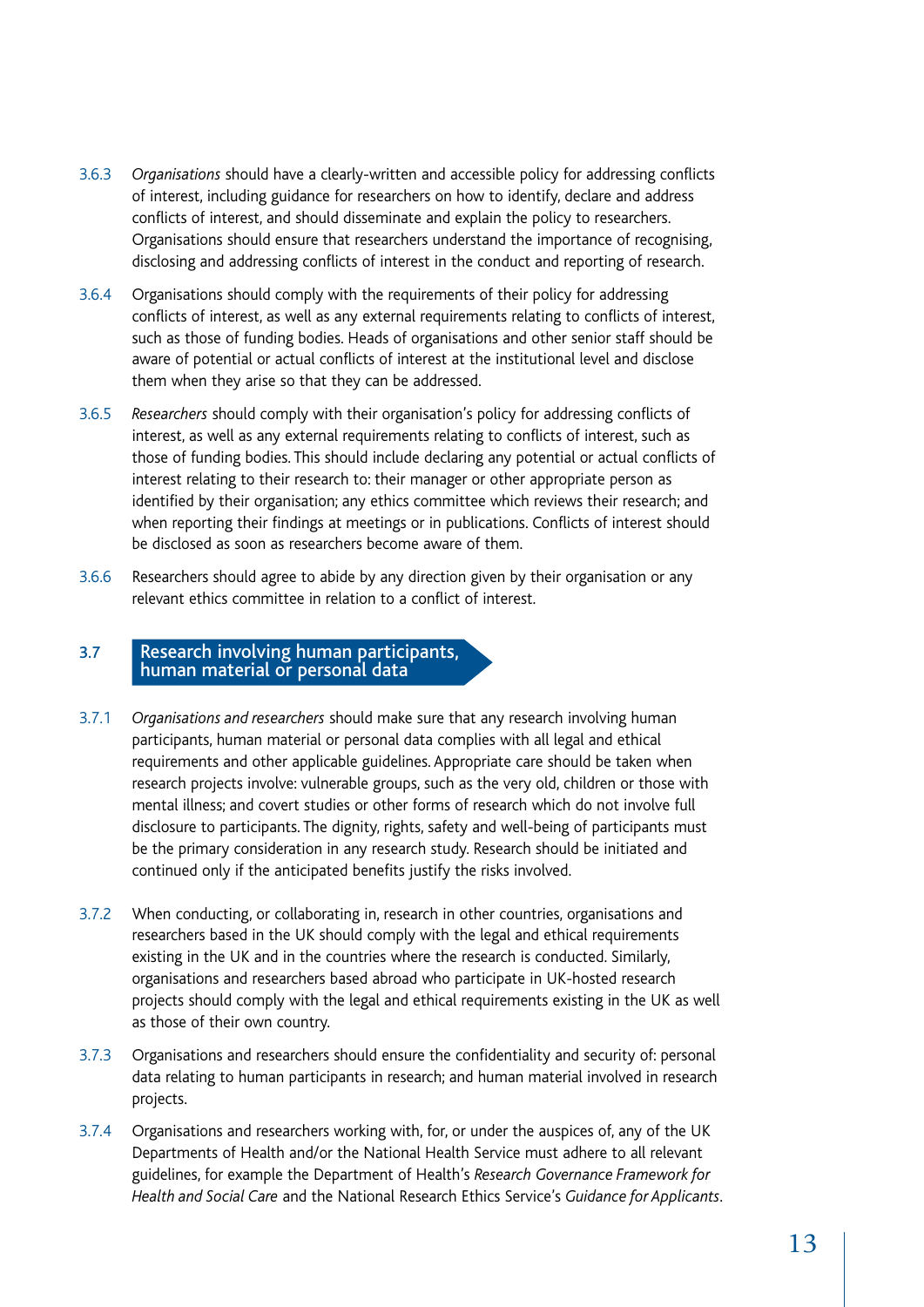Organisations and researchers involved in clinical trials on medicinal products for human use should comply with the principles of Good Clinical (Research) Practice.

- 3.7.5 *Organisations* should set up systems to ensure appropriate ethical, regulatory and peer review of research projects involving human participants, human material or personal data. The systems should include mechanisms to ensure that such research projects have been approved by all applicable bodies, ethical, regulatory or otherwise.
- 3.7.6 Organisations should also set up systems to ensure that appropriate procedures for obtaining informed consent are established and observed in projects involving human participants, having particular regard to the needs and capacity of the subjects involved.
- 3.7.7 Organisations should set up systems to ensure the confidentiality and security of: personal data relating to human participants in research; and human material involved in research projects.
- 3.7.8 Organisations should make sure that their researchers are aware of all of the above systems and have access to all relevant guidance and legal and ethical frameworks.
- 3.7.9 *Researchers* should submit research projects involving human participants, human material or personal data for review by all relevant ethics committees and abide by the outcome of those reviews. They should also ensure that such research projects have been approved by all applicable bodies, ethical, regulatory or otherwise.
- 3.7.10 Researchers on projects involving human subjects must satisfy themselves that participants are enabled, by the provision of adequate accurate information in an appropriate form through suitable procedures, to give informed consent, having particular regard to the needs and capacities of vulnerable groups, such as the very old, children and those with mental illness.
- 3.7.11 Researchers should inform research participants that data gathered during the course of research may be disseminated not only in a report but also in different forms for academic or other subsequent publications and meetings, albeit not in an identifiable form, unless previously agreed to, and subject to limitations imposed by legislation or any applicable bodies, ethical, regulatory or otherwise.
- 3.7.12 Researchers who are members of a regulated profession must ensure that research involving human participants, human material or personal data complies with any standards set by the body regulating their profession.
- 3.7.13 Researchers have a duty to publish the findings of all clinical research involving human participants. In addition, it is government policy to promote public access to information about any research and research findings affecting health and social care, including the principle that trials should appear on public registers. In this context "trials" means all comparative studies of health interventions, not just ones conducted in a clinical setting.
- 3.7.14 If researchers consider that human participants in research are subject to unreasonable risk or harm, they must report their concerns to their manager, or other appropriate person as identified by their organisation, and, where required, to the appropriate regulatory authority. Similarly, concerns relating to the improper and/or unlicensed use or storage of human material, or the improper use or storage of personal data, should be reported.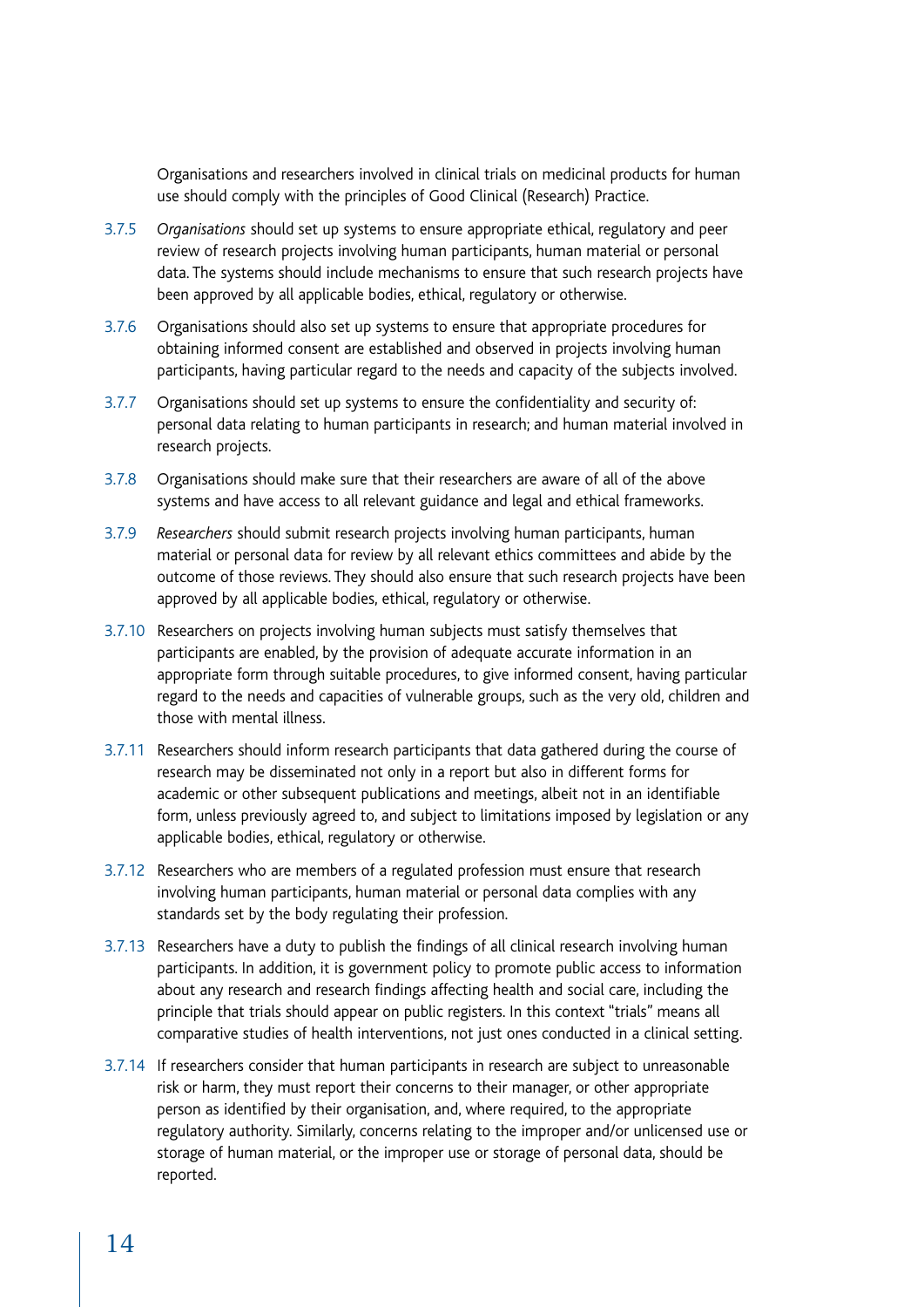### 3.8 Research involving animals

- 3.8.1 *Organisations and researchers* should make sure that research involving animals adheres to all legal and ethical requirements and other applicable guidelines. They should consider the opportunities for reduction, replacement and refinement of involving animals in research projects and should refer to the relevant guidance.
- 3.8.2 When conducting, or collaborating in, research in other countries, organisations and researchers based in the UK should comply with the legal and ethical requirements existing in the UK and in the countries where the research is conducted. Similarly, organisations and researchers based abroad who participate in UK-hosted research projects should comply with the legal and ethical requirements existing in the UK as well as those of their own country.
- 3.8.3 *Organisations* should set up systems to ensure the ethical, regulatory and peer review of research projects involving animals. The systems should include mechanisms to make sure that such research projects have been approved by all applicable bodies, ethical, regulatory or otherwise.
- 3.8.4 Organisations should make sure that their researchers are aware of the above systems and have access to all relevant guidance and legal and ethical frameworks.
- 3.8.5 *Researchers* should submit research projects involving animals for review by all relevant ethics committees and abide by the outcome of that review. They should also ensure that such research projects have been approved by all applicable bodies, ethical, regulatory or otherwise.
- 3.8.6 If researchers consider that animals involved in research are subject to unreasonable risk or harm, they must report their concerns to their manager or other appropriate person as identified by their organisation, and, where required, to the appropriate regulatory authority.

### 3.9 Health and safety

- 3.9.1 *Organisations and researchers* should ensure that all research carried out under their auspices, or for which they are responsible, fulfils all requirements of health and safety legislation and good practice. They should bear in mind that certain types of research, for example social research in a conflict zone, can present particular issues of health and safety. They should ensure that all research which involves potentially hazardous or harmful material or which might cause harm to the environment complies with all legal requirements and other applicable guidelines.
- 3.9.2 *Organisations* should set up systems to ensure that such research undergoes all forms of appropriate review in accordance with the organisation's policy on health and safety.
- 3.9.3 *Researchers* should submit such research for all forms of appropriate review and abide by the outcome of that review.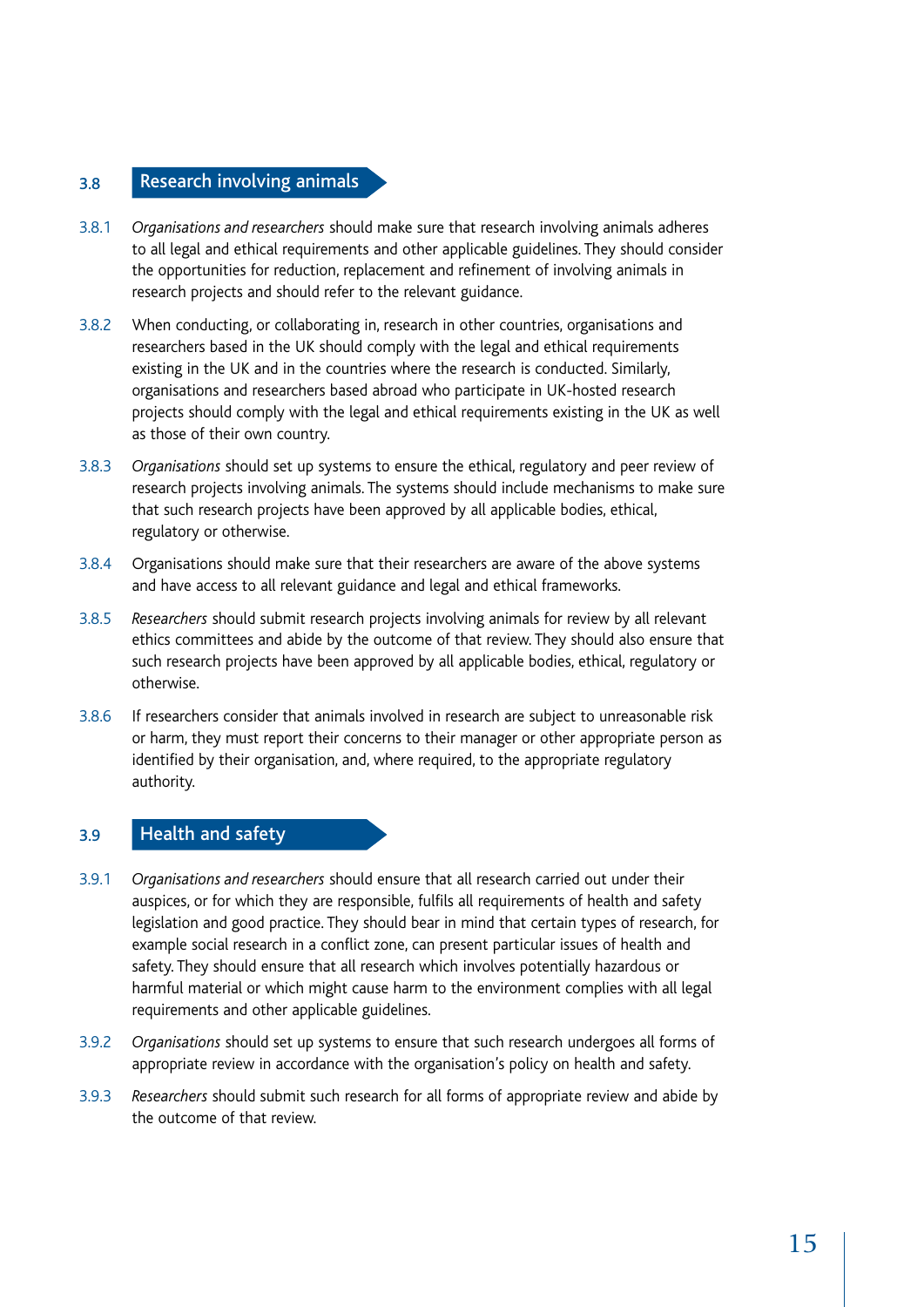### 3.10 Intellectual property

- 3.10.1 *Organisations and researchers* should ensure that any contracts or agreements relating to research include provision for ownership and use of intellectual property. Intellectual property includes, but is not limited to: research data and other findings of research; ideas, processes, software, hardware, apparatus and equipment; substances and materials; and artistic and literary works, including academic and scientific publications.
- 3.10.2 Organisations and researchers should not give prior disclosure of research or the findings of research when this might invalidate any commercial property rights that could result. Organisations and researchers should recognise, however, that the presumption should be that any intellectual property discovered or developed using public or charitable funds should be disseminated in order to have a beneficial effect on society at large. That presumption may be rebutted where there is an express restriction placed on any such dissemination. Any delay in publication and dissemination pending protection of intellectual property should be kept to a minimum.
- 3.10.3 Organisations and researchers should comply with any additional conditions relating to intellectual property required by funding bodies.
- 3.10.4 *Organisations* should clearly state when their standard guidance might not apply; for example, a university would normally waive copyright of articles prepared for publication in journals or books.
- 3.10.5 *Researchers* should try to anticipate any issues that might arise relating to intellectual property at the earliest opportunity and agree jointly in advance how they might be addressed, communicating any decisions to all members of the research team.

### 3.11 Finance

- 3.11.1 *Organisations and researchers* should ensure that the terms and conditions of any grant or contract related to the research are adhered to.
- 3.11.2 *Organisations* should issue guidelines regarding the purchasing or procurement of materials, equipment or other resources for research and the hiring of staff for research projects. These guidelines should include statements on the ownership of resources and the rights of researchers to use them. Organisations should also set up procedures for the monitoring and audit of finances relating to research projects.
- 3.11.3 *Researchers* should comply with organisational guidelines regarding the use and management of finances relating to research projects. They should co-operate with any monitoring and audit of finances relating to research projects and report any concerns or irregularities to the appropriate person(s) as soon as they become aware of them.

### 3.12 Collection and retention of data

3.12.1 *Organisations and researchers* should comply with all legal, ethical, funding body and organisational requirements for the collection, use and storage of data, especially personal data, where particular attention should be paid to the requirements of data protection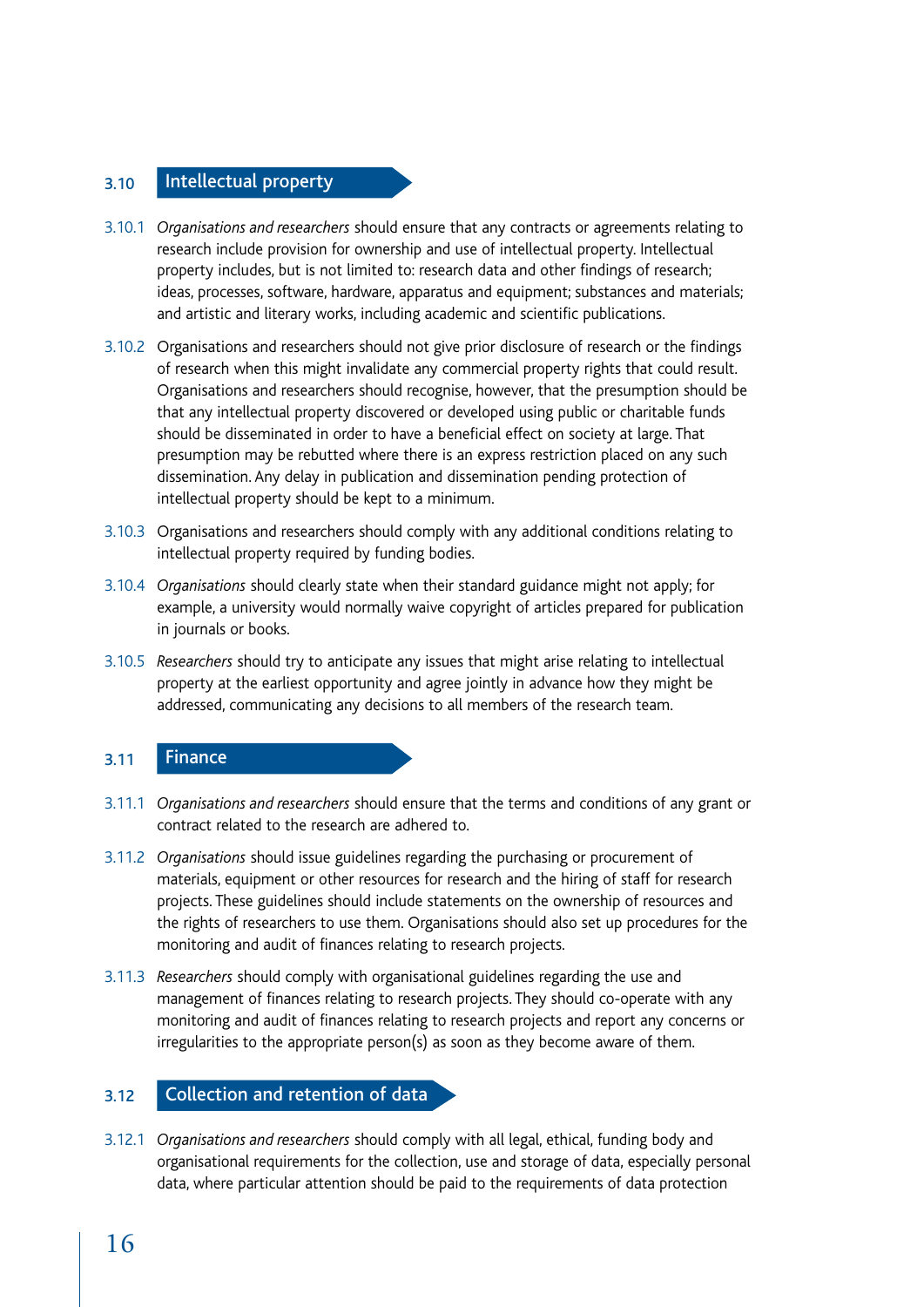legislation. They should also maintain confidentiality where undertakings have been made to third parties or to protect intellectual property rights. Organisations and researchers should ensure that research data relating to publications is available for discussion with other researchers, subject to any existing agreements on confidentiality.

- 3.12.2 Data should be kept intact for any legally specified period and otherwise for three years at least, subject to any legal, ethical or other requirements, from the end of the project. It should be kept in a form that would enable retrieval by a third party, subject to limitations imposed by legislation and general principles of confidentiality.
- 3.12.3 Organisations and researchers should comply with any subject-specific requirements for the retention of data; for example, certain disciplines, such as health and biomedicine, may require research data to be retained for a considerably longer period.
- 3.12.4 If research data is to be deleted or destroyed, either because its agreed period of retention has expired or for legal or ethical reasons, it should be done so in accordance with all legal, ethical, research funder and organisational requirements and with particular concern for confidentiality and security.
- 3.12.5 *Organisations* should have in place procedures, resources (including physical space) and administrative support to assist researchers in the accurate and efficient collection of data and its storage in a secure and accessible form.
- 3.12.6 *Researchers* should consider how data will be gathered, analysed and managed, and how and in what form relevant data will eventually be made available to others, at an early stage of the design of the project.
- 3.12.7 Researchers should collect data accurately, efficiently and according to the agreed design of the research project, and ensure that it is stored in a secure and accessible form.

### 3.13 Monitoring and audit

- 3.13.1 *Organisations and researchers* should ensure that research projects comply with any monitoring and audit requirements. They should make sure that researchers charged with carrying out such monitoring and audits have sufficient training, resources and support to fulfil the requirements of the role.
- 3.13.2 *Organisations* should monitor and audit research projects to ensure that they are being carried out in accordance with good practice, legal and ethical requirements, and any other guidelines, adopting a risk-based and proportional approach.
- 3.13.3 *Researchers* should consider any requirements for monitoring and audit at an early stage in the design of a project.
- 3.13.4 Researchers should co-operate with the monitoring and audit of their research projects by applicable bodies and undertake such when required. They should co-operate with any outcomes of the monitoring and audit of their research projects. If they become aware of a need for monitoring and audit where it is not already scheduled, they should report that need to the appropriate person(s).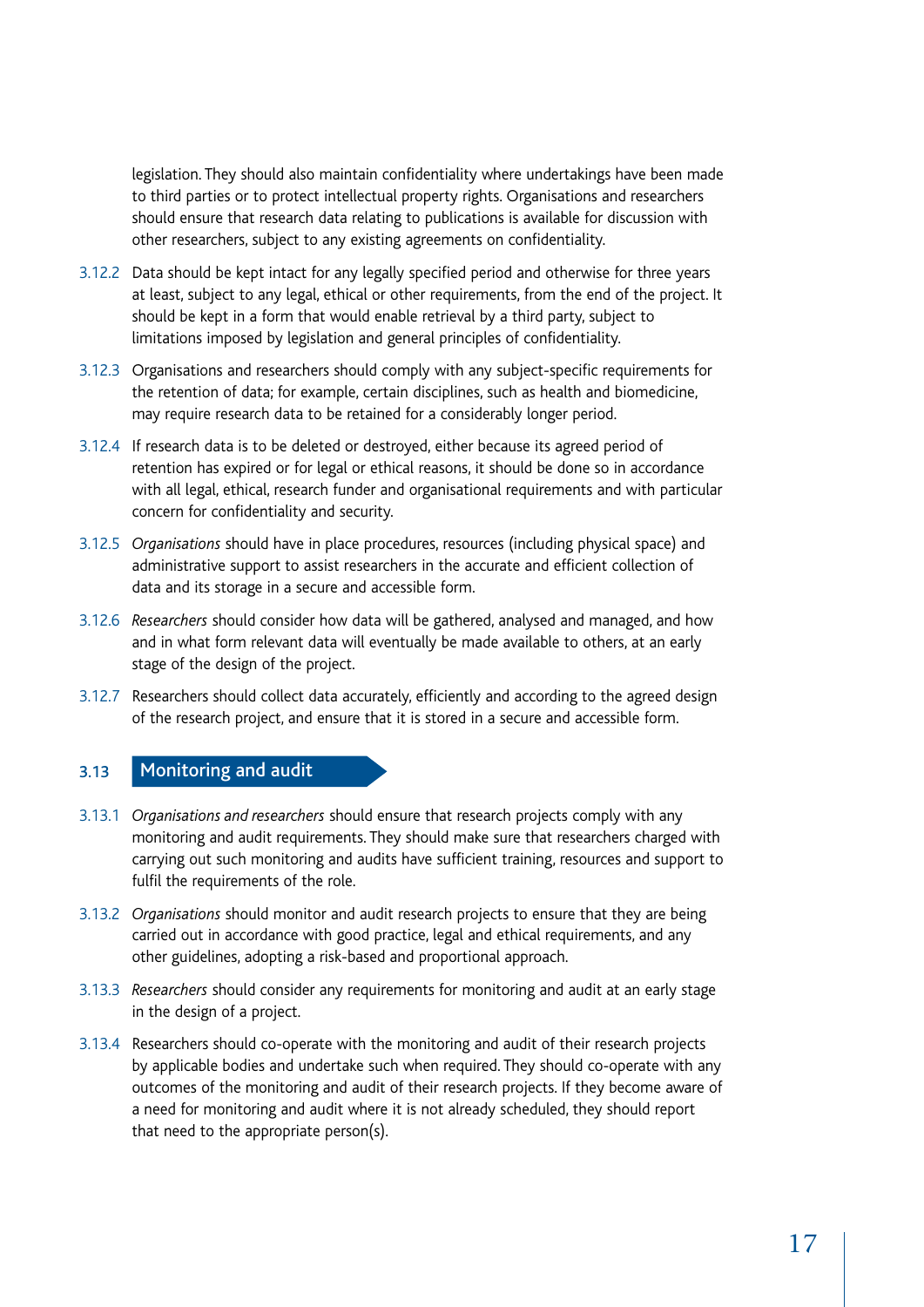### 3.14 Peer review

- 3.14.1 *Organisations and researchers* should be aware that peer review is an important part of good practice in: the publication and dissemination of research and research findings; the assessment of applications for research grants; and in the ethics review of research projects.
- 3.14.2 *Organisations* should encourage researchers to act as peer reviewers for meetings, journals and other publications, grant applications and ethics review of research proposals, and support those who do so. They should recognise the obligations of peer reviewers to be thorough and objective in their work and to maintain confidentiality, and should not put pressure, directly or indirectly, on peer reviewers to breach these obligations.
- 3.14.3 *Researchers* who carry out peer review should do so to the highest standards of thoroughness and objectivity. They should follow the guidelines for peer review of any organisation for which they carry out such work.
- 3.14.4 Researchers should maintain confidentiality and not retain or copy any material under review without the express written permission of the organisation which requested the review. They should not make use of research designs or research findings from a paper under review without the express permission of the author(s) and should not allow others to do so. Researchers acting as peer reviewers must declare any relevant conflicts of interest.
- 3.14.5 While carrying out peer review, researchers may become aware of possible misconduct, such as plagiarism, fabrication or falsification, or have ethical concerns about the design or conduct of the research. In such cases they should inform, in confidence, an appropriate representative of the organisation which requested the review, such as the editor of the relevant journal or chair of the relevant grants or ethics committee.

### 3.15 Publication and authorship

- 3.15.1 *Organisations and researchers* should accept their duty to publish and disseminate research in a manner that reports the research and all the findings of the research accurately and without selection that could be misleading.
- 3.15.2 *Organisations* should ensure that sponsors and funders of research: respect the duty of researchers to publish their research and the findings of their research; do not discourage or suppress appropriate publication or dissemination; and do not attempt to influence the presentation or interpretation of findings inappropriately.
- 3.15.3 Organisations should provide training and support to guide researchers in the publication and dissemination of research and the findings of research that involves: confidential or proprietary information; issues relating to patents or intellectual property; findings with serious implications for public health; contractual or other legal obligations; and/or interest from the media or the general public.
- 3.15.4 *Researchers* should address issues relating to publication and authorship, especially the roles of all collaborators and contributors, at an early stage of the design of a project, recognising that, subject to legal and ethical requirements, roles and contributions may change during the time span of the research. Decisions on publication and authorship should be agreed jointly and communicated to all members of the research team.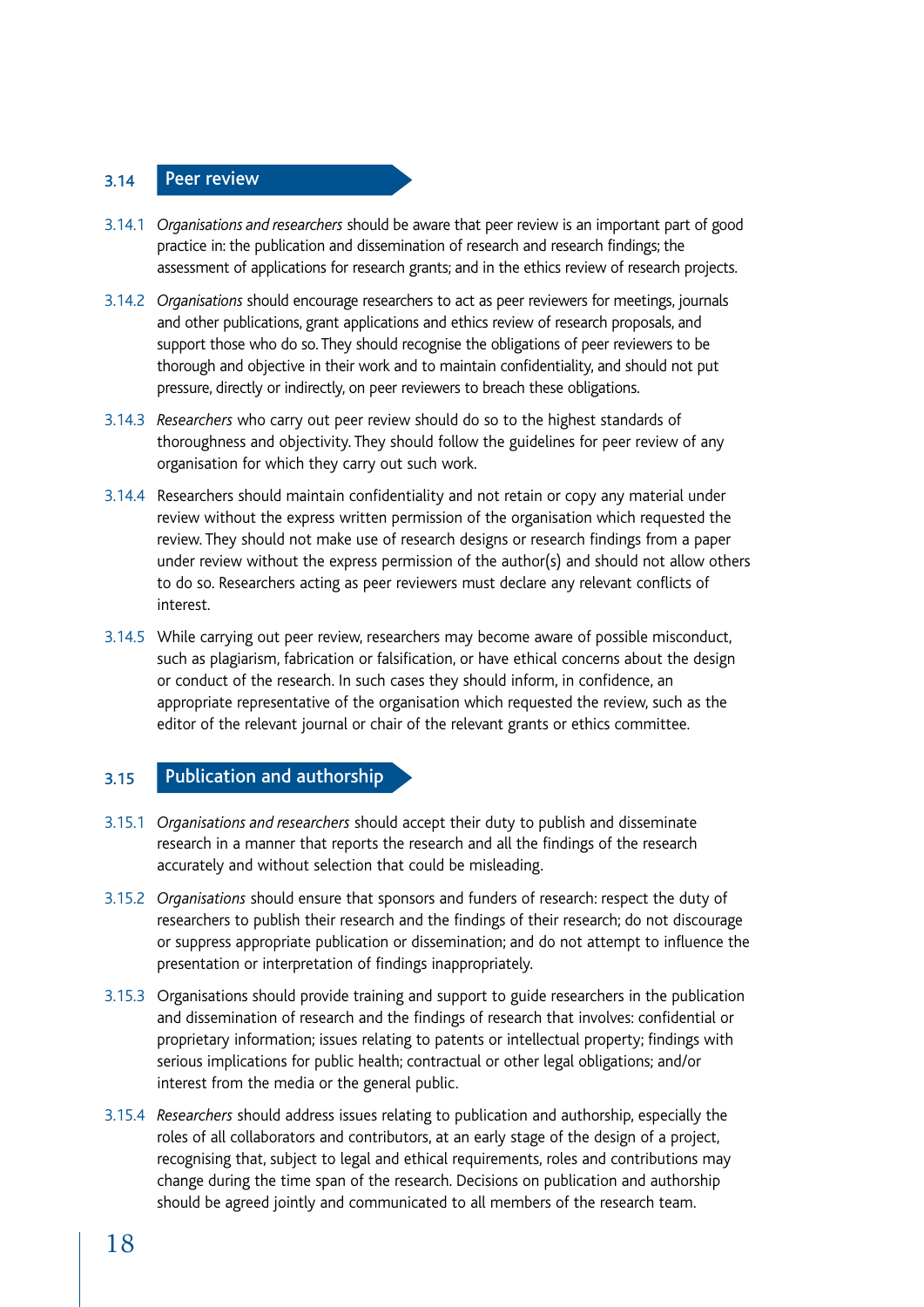- 3.15.5 Authorship should be restricted to those contributors and collaborators who have made a significant intellectual or practical contribution to the work. No person who fulfils the criteria for authorship should be excluded from the submitted work. Authorship should not be allocated to honorary or "guest" authors (i.e. those that do not fulfil criteria of authorship). Researchers should be aware that anyone listed as an author of any work should be prepared to take public responsibility for that work and ensure its accuracy, and be able to identify their contribution to it.
- 3.15.6 Researchers should list the work of all contributors who do not meet the criteria for authorship in an acknowledgements section. All funders and sponsors of research should be clearly acknowledged and any competing interests listed.
- 3.15.7 Researchers must clearly acknowledge all sources used in their research and seek permission from any individuals if a significant amount of their work has been used in the publication.
- 3.15.8 Researchers must adhere to any conditions set by funding or other bodies regarding the publication of their research and its findings in open access repositories within a set period.
- 3.15.9 Researchers should declare any potential or actual conflicts of interest in relation to their research when reporting their findings at meetings or in publications.
- 3.15.10 Researchers should be aware that submitting research reports to more than one potential publisher at any given time (i.e. duplicate submission) or publishing findings in more than one publication without disclosure and appropriate acknowledgement of any previous publications (i.e. duplicate publication) is unacceptable.
- 3.15.11 Researchers who are discouraged from publishing and disseminating their research or its findings, or subjected to attempts to influence the presentation or interpretation of findings inappropriately, should discuss this with the appropriate person(s) in their organisation so that the matter can be resolved.

### 3.16 Misconduct in research

- 3.16.1 *Organisations* should define what they consider to be misconduct in research and make it known to researchers. UKRIO defines misconduct in research as including, but not limited to:
	- a) Fabrication;
	- b) Falsification;
	- c) Misrepresentation of data and/or interests and/or involvement;
	- d) Plagiarism; and
	- e) Failures to follow accepted procedures or to exercise due care in carrying out responsibilities for:
		- i) avoiding unreasonable risk or harm to:
			- **•** humans;
			- **•** animals used in research; and
			- **•** the environment; and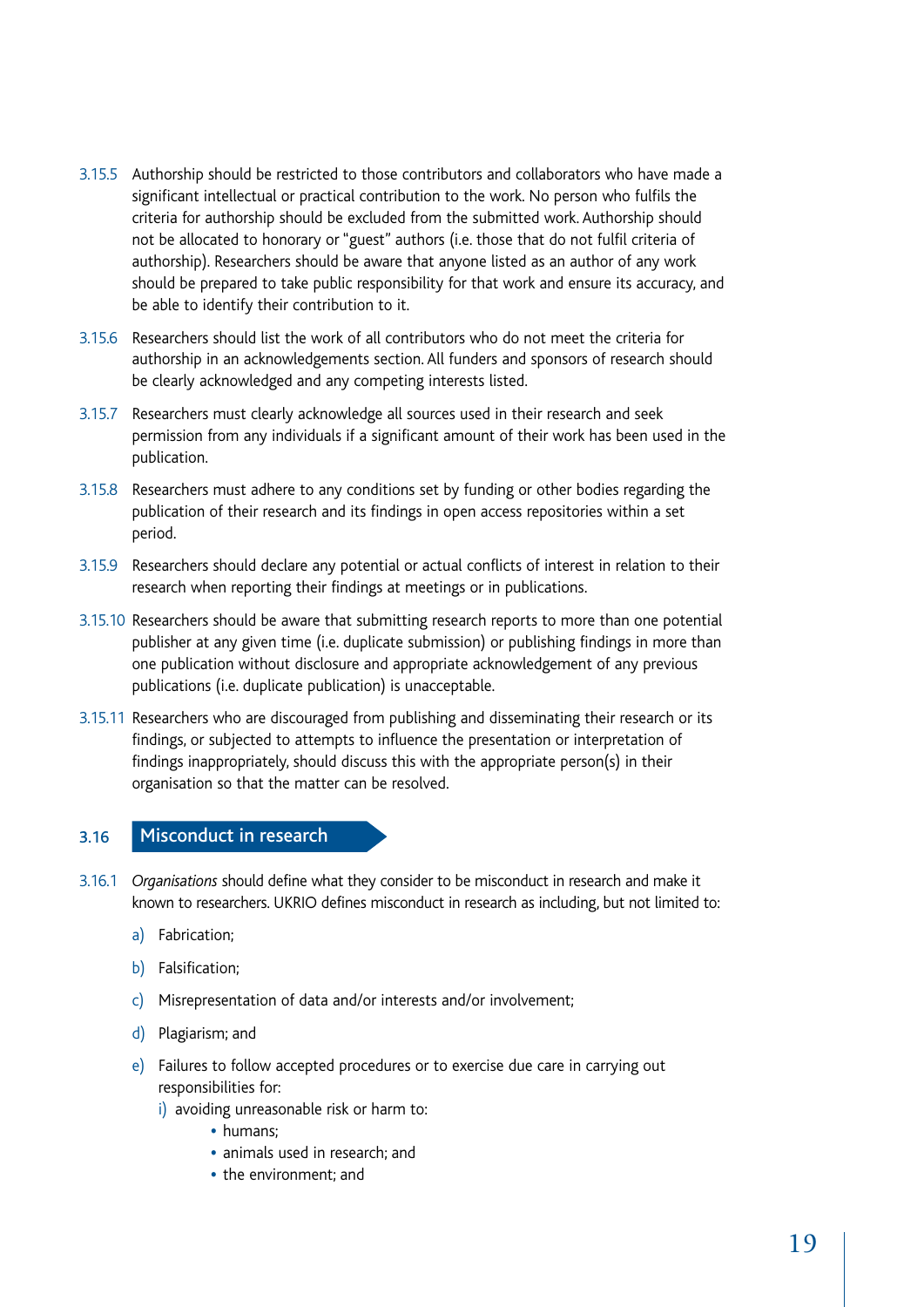- ii) the proper handling of privileged or private information on individuals collected during the research.
- 3.16.2 Organisations should establish and publicise a procedure to investigate allegations of misconduct in research (as in section 3.1.4) and ensure that any such allegations are investigated thoroughly and fairly and in a timely manner. The UKRIO *Procedure for the Investigation of Misconduct in Research* outlines a standard process for investigating alleged misconduct that is thorough and fair to all parties.
- 3.16.3 Organisations should identify and make known one or more members of staff who have responsibility for investigating allegations of misconduct in research and whom researchers and external organisations, such as journals, can contact with any concerns about the conduct of research. They should make sure that staff who investigate allegations have the necessary training, resources and support to fulfil the requirements of the role.
- 3.16.4 Organisations should make it clear to researchers that any misconduct in research is unacceptable and should be reported; that researchers who are found to have committed misconduct in research will be subject to disciplinary proceedings; and that where researchers are members of a regulated profession, cases of serious misconduct in research will be referred to the body regulating their profession. They should also make it clear that researchers who are found not to have committed misconduct will be supported and appropriate steps taken to restore their reputation and that of any relevant research project(s).
- 3.16.5 Organisations should support those who raise concerns about the conduct of research in good faith and *not* penalise them. This support should be in accordance with the organisation's policy on raising concerns or "whistle blowing".
- 3.16.6 *Researchers* should know what constitutes misconduct in research and report any suspected misconduct through the relevant procedure of the organisation as soon as they become aware of it. They should recognise that good practice in research includes reporting concerns about the conduct of research and should co-operate with any investigation of misconduct in research when requested. Researchers should work with their institution to support those who raise concerns in good faith about the conduct of research and those who have been exonerated of suspected misconduct.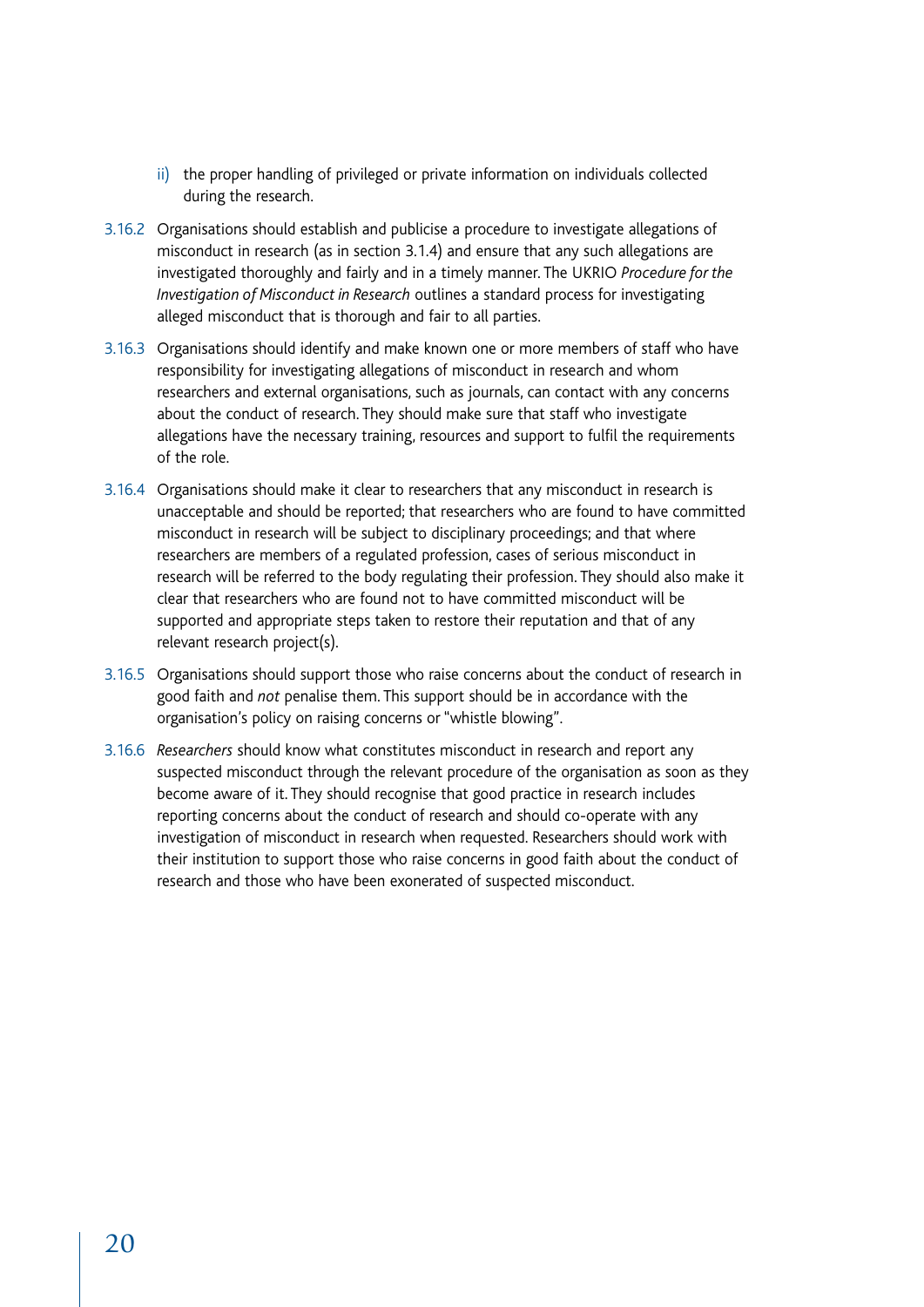**APPENDIX**

# *Acknowledgements and bibliography*

UKRIO wishes to acknowledge the use of the following documents in the development of the Code of Practice for Research. UKRIO would also like to thank the individuals and institutions who responded to the public consultation on a draft version of the Code in 2009 for their contributions to this publication.

- Addenbrooke's NHS Trust, 2008. *Standard Operating Procedure (SOP) - General* [online]. Available from: http://www.cuh.org.uk/resources/pdf/research/researchers/ sops/research\_governance\_SOP\_general\_oct08.pdf [Accessed 8<sup>th</sup> June 2009]
- *Animals (Scientific Procedures) Act 1986* [online]. Available from: http://www.archive.officialdocuments.co.uk/document/hoc/321/321-xa.htm [Accessed 8<sup>th</sup> June 2009]
- Arts and Humanities Research Council, 2009. *Research Funding Guide* [online]. Available from: http://www.ahrc.ac.uk/FundingOpportunities/Documents/ Research%20Funding%20Guide.pdf [Accessed 20<sup>th</sup> July 2009]
- Association of the British Pharmaceutical Industry, 2006. *Code of Practice for the Pharmaceutical Industry* [ online]. Available from:

http://www.abpi.org.uk/links/assoc/PMCPA/pmpca\_code20 06.pdf [Accessed 8<sup>th</sup> June 2009]

- Association of Medical Research Charities, 2002. *Guidelines on Good Research Practice* [online]. Available from: http://www.amrc.org.uk/HOMEPAGE/?Nav=484,990 [Accessed 8th June 2009]
- Bateson, P., Campbell, P., Cummings, L., Enderby, J., Harvey, P., Lewis, J., McNaught, A., Owen, M., Partridge, N., Sugden, A., von Radowitz, J. & Williamson, A., 2006. *Science and the Public Interest: Communicating the results of new scientific research to the public* [online]. London: Royal Society. Available from:

http://royalsociety.org/downloaddoc.asp?id=5559 [Accessed  $8<sup>th</sup>$  June 2009].

Biotechnology and Biological Sciences Research Council, 2006. *Statement on Safeguarding Good Scientific Practice* [online]. Available from: http://www.bbsrc.ac.uk/publications/policy/good\_scientific

\_practice.pdf [Accessed 8th June 2009] Biotechnology and Biological Sciences Research Council, 2007. *Data Sharing Policy* [online]. Available from: http://www.bbsrc.ac.uk/publications/policy/data\_sharing\_p olicy.pdf [Accessed 8th June 2009]

British Academy, 2007. *Peer Review: The Challenges for the*

*Humanities and Social Sciences* [online]. Available from: http://www.britac.ac.uk/reports/peer-review/index.cfm [Accessed 8th June 2009]

- British Academy, 2009. *Code of Practice for Consideration of Research Proposals* [online]. Available from: http://www.britac.ac.uk/funding/guide/codepractice.cfm [Accessed 8th June 2009]
- British Psychological Society, 2006. *Code of Ethics and Conduct* [online]. Available from:
	- http://www.bps.org.uk/the-society/code-of-conduct/codeof-conduct\_home.cfm [Accessed 8th June 2009]
- British Sociological Association, 2002. *Statement of Ethical Practice for the British Sociological Association* [online]. Available from:

http://www.britsoc.co.uk/equality/Statement+Ethical+Pra ctice.htm [Accessed 8th June 2009]

- Cardiff University, 2007. *Research Governance Framework for Cardiff University* [online]. Available from: http://www.cardiff.ac.uk/racdv/resgov/forms/formsprocedures-sops-and-guidelines.html [Accessed 8<sup>th</sup> June 2009].
- *Children Act 1989* [online]. Available from: http://www.opsi.gov.uk/Acts/acts1989/Ukpga\_19890041\_ en\_1.htm [Accessed 8<sup>th</sup> June 2009]
- Committee on Publication Ethics (COPE), 1999. *Guidelines on Good Publication Practice* [online]. Available from: http://publicationethics.org/code-conduct [accessed 8th June 2009]
- Committee on Standards in Public Life (originally the Nolan Committee), 1995. *First Report on Standards in Public Life* [online]. Available from: http://www.archive.officialdocuments.co.uk/document/parlment/nolan/nolan.htm [Accessed 8<sup>th</sup> June 2009]

Concordat to Support the Career Development of Researchers, 2008. *Concordat to Support the Career Development of Researchers* [online]. Available from: http://www.researchconcordat.ac.uk/documents/concordat .pdf [Accessed 8th June 2009]

- Council for Science and Technology, 2006. *Rigour, respect and responsibility: a universal ethical code for scientists* [online]. Available from: http://www.cst.gov.uk/cst/reports/#Ethics [Accessed 8th June 2009]
- Council of Science Editors, 2009. *White Paper on Promoting Integrity in Scientific Journal Publications, 2009 update* [online]. Available from:

http://www.councilscienceeditors.org/editorial\_policies/wh ite\_paper.cfm [Accessed 8th June 2009]

*Data Protection Act 1998* [online]. Available from: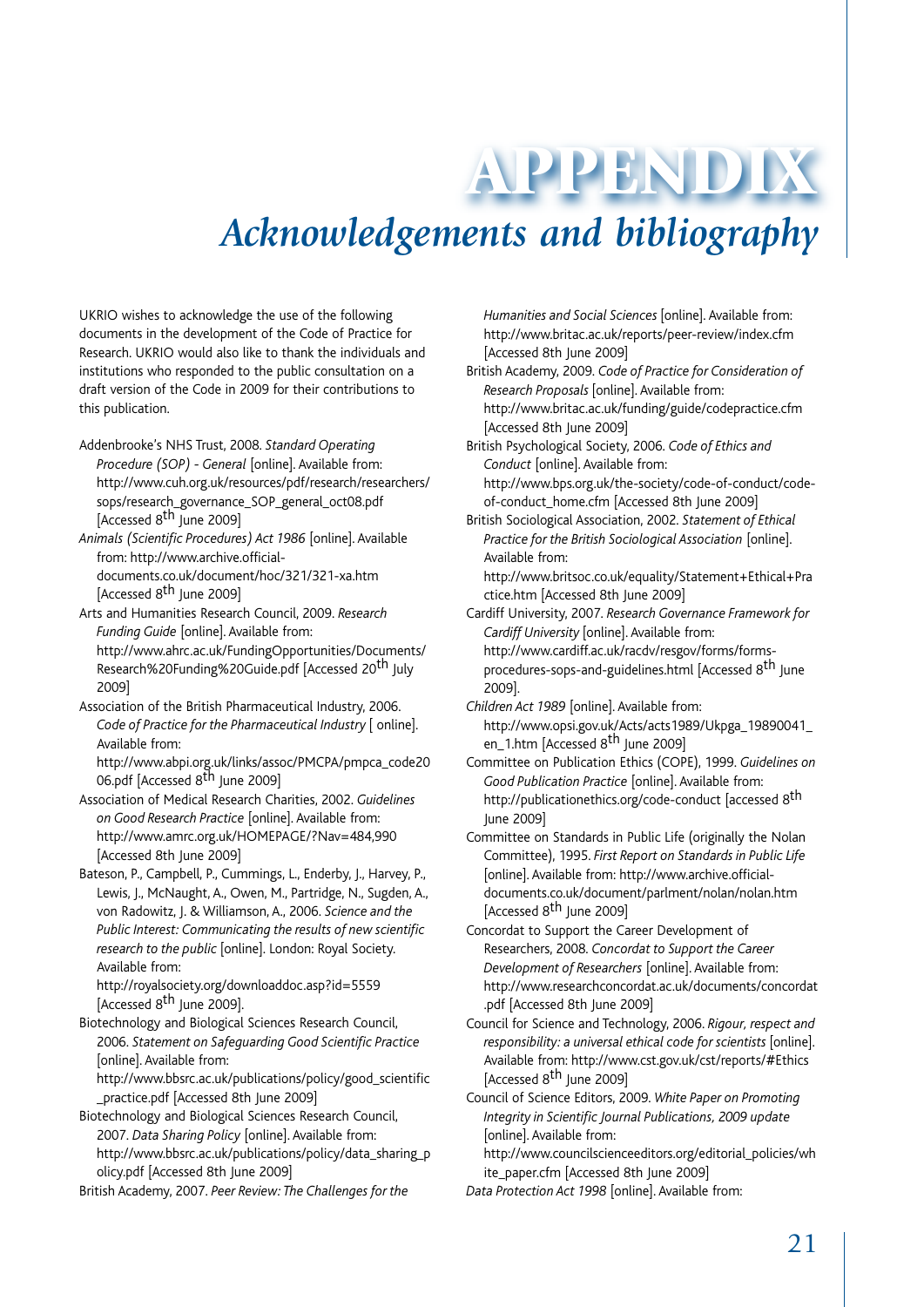http://www.opsi.gov.uk/Acts/Acts1998/ukpga\_19980029\_e  $n_1$  [Accessed 8<sup>th</sup> June 2009]

Department of Health, 2005. *Research governance framework for health and social care: second edition* [online]. Available from: http://www.dh.gov.uk/en/Publicationsandstatistics/ Publications/PublicationsPolicyAndGuidance/DH\_4108962 [Accessed 8<sup>th</sup> June 2009]

*Directive 2001/20/EC of the European Parliament and of the Council on the approximation of the laws, regulations and administrative provisions of the Member States relating to the implementation of good clinical practice in the conduct of clinical trials on medicinal products for human use* ("Clinical Trials Directive"), 2001 [online]. Available from: http://www.eortc.be/Services/Doc/clinical-EU-directive-04-April-01.pdf [Accessed 8<sup>th</sup> June 2009]

*Directive 2005/28/EC laying down principles and detailed guidelines for good clinical practice as regards investigational medicinal products for human use, as well as the requirements for authorisation of the manufacturing or importation of such products* ("Good Clinical Practice Directive"), 2005 [online]. Available from: http://eurlex.europa.eu/LexUriServ/LexUriServ.do?uri=OJ:L:2005:091 :0013:0019:EN:PDF [Accessed 8th June 2009]

Eckstein, S., ed., 2003. *Manual for Research Ethics Committees*. Cambridge: Cambridge University Press.

Economic & Social Research Council, 2005. *Research Ethics Framework* [online]. Available from:

http://www.esrcsocietytoday.ac.uk/ESRCInfoCentre/Images /ESRC\_Re\_Ethics\_Frame\_tcm6-11291.pdf [Accessed 8<sup>th</sup>] June 2009]

Economic & Social Research Council, 2009. *Research Funding Guide* [online]. Available from:

http://www.esrcsocietytoday.ac.uk/ESRCInfoCentre/Images /ESRC%20Research%20Funding%20Guide%20July%2009 \_tcm6-9734.pdf [Accessed 20th July 2009]

*Employment Act 2002* [online]. Available from: http://www.opsi.gov.uk/acts/acts2002/ukpga\_20020022\_e

n\_1 [Accessed  $8^{\text{th}}$  June 2009] Engineering & Physical Sciences Research Council, 2006. *Guide to Good Practice in Science and Engineering Research* [online]. Available from:

http://www.epsrc.ac.uk/CMSWeb/Downloads/Other/Good PracticeGuideSciEngRes.pdf [Accessed 8<sup>th</sup> June 2009]

European Science Foundation, 2000. *ESF Science Policy Briefing 10: Good Scientific Practice in Research and Scholarship* [online]. Available from: http://www.esf.org/publications/policy-briefings.html [Accessed 8<sup>th</sup> June 2009]

European Science Foundation, 2008. *Stewards of Integrity. Institutional Approaches to Promote and Safeguard Good Research Practice in Europe* [online]. Available from: http://www.esf.org/nc/publications/corporatepublications.html?tx\_ccdamdl\_cart%5Badd%5D=17719 Accessed 8<sup>th</sup> June 2009]

Evans, I., Thornton, H., and Chalmers, I., 2006. *Testing Treatments: Better Research for Better Healthcare* [online].

London: The British Library. Available from: www.jameslindlibrary.org/pdf/testing-treatments.pdf [Accessed 8th June 2009]

Federation of American Societies for Experimental Biology, 2006. *Shared Responsibility, Individual Integrity: scientists addressing conflicts of interest in biomedical research* [online]. Available from:

http://opa.faseb.org/pdf/FASEB\_COI\_paper.pdf [Accessed 8<sup>th</sup> June 2009]

General Medical Council (2002). *Research: The Role and Responsibilities of Doctors* [online]. Available from: http://www.gmc-

uk.org/guidance/current/library/research.asp [Accessed 8th June 2009]

General Medical Council (2006). *Good Medical Practice* [online]. Available from: http://www.gmcuk.org/guidance/good\_medical\_practice/index.asp [Accessed  $8^{\text{th}}$  June 2009]

General Medical Council (2008). *Consent: patients and doctors making decisions together* [online]. Available from: http://www.gmc-

uk.org/guidance/ethical\_guidance/consent\_guidance/index .asp [Accessed 8<sup>th</sup> June 2009]

General Social Care Council, 2002. *Code of Practice for Social Care Workers* [online]. Available from: http://www.gscc.org.uk/codes/Get+copies+of+our+codes/ [Accessed 8th June 2009]

Goldsmiths, University of London, 2003. *Policy on Safeguarding Good Academic and Scientific Practice and Dealing with Allegations of Misconduct in Research* [online]. Available from:

http://www.gold.ac.uk/media/safeguarding-researchpractice.pdf [Accessed 8<sup>th</sup> June 2009]

*Guidance on the Operation of the Animals (Scientific Procedures) Act 1986* [online]. Available from: http://www.archive.officialdocuments.co.uk/document/hoc/321/321-00.htm

[Accessed 8<sup>th</sup> June 2009]

Home Office, 2005. *Code of Practice Part 1 - for the housing and care of animals used in scientific procedures* [online]. Available from:

http://scienceandresearch.homeoffice.gov.uk/animalresearch/publications-and-reference/publications/code-ofpractice/code-of-practice-housing care/?view=Standard  $\&$  pubID=428573 [Accessed 8<sup>th</sup> June 2009]

*Human Rights Act 1998* [online]. Available from: http://www.opsi.gov.uk/acts/acts1998/ukpga\_19980042\_e  $n_1$  [Accessed 8<sup>th</sup> June 2009]

*Human Tissue Act 2004* [online]. Available from: http://www.opsi.gov.uk/acts/acts2004/20040030.htm [Accessed 8<sup>th</sup> June 2009]

Imperial College London, 2006. *Guidelines for Proper Scientific Conduct in Research* [online]. Available from: http://www3.imperial.ac.uk/secretariat/policiesandpublicat ions/otherpolicies/properscientificconduct [Accessed 8<sup>th</sup> June 2009]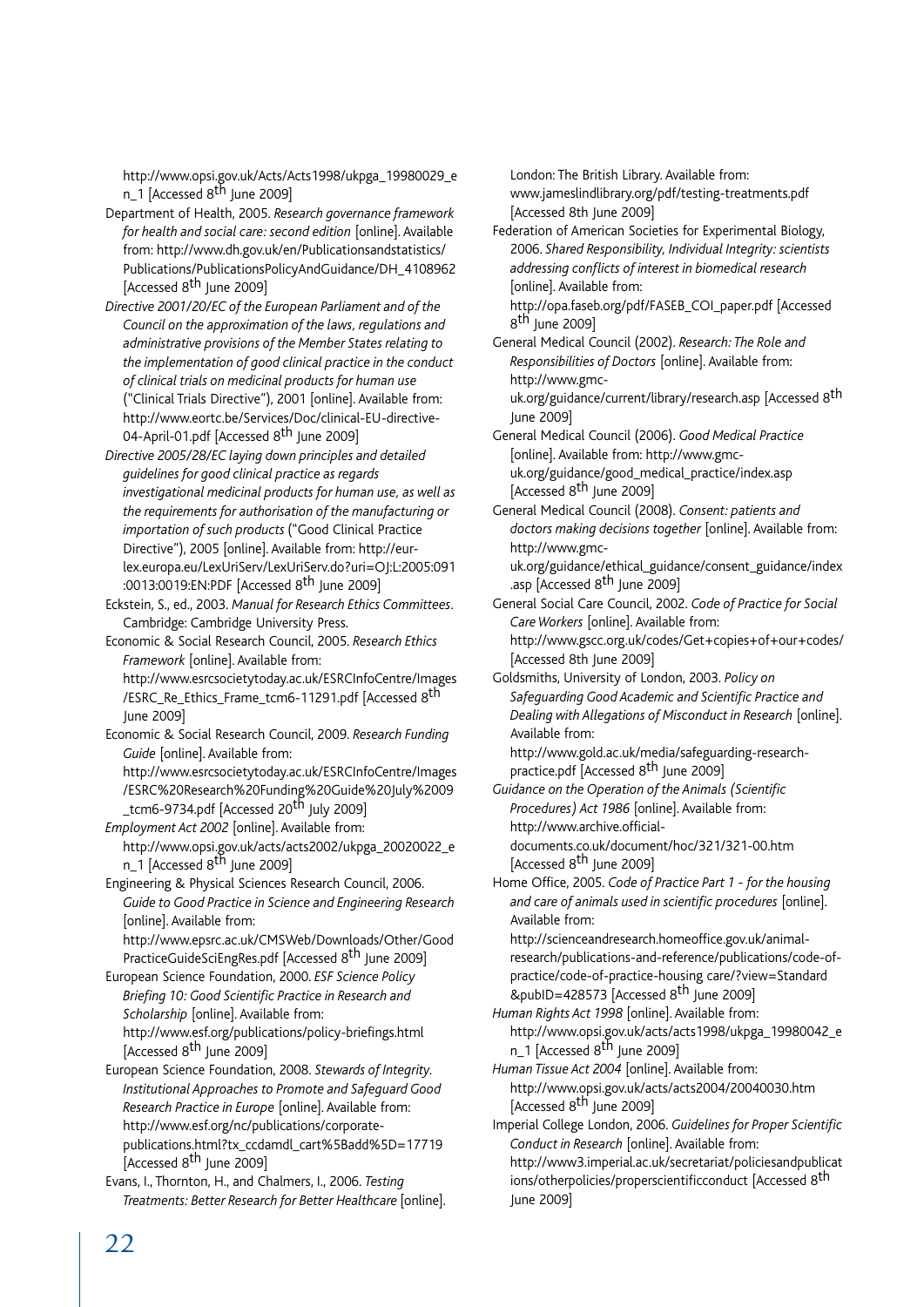Information Commissioner's Office, 2001. *Data Protection Audit Manual* [online]. Available from: http://www.ico.gov.uk/what\_we\_cover/data\_protection/yo ur\_legal\_obligations.aspx [Accessed 8th June 2009]

International Committee of Medical Journal Editors, 2008. *Uniform Requirements for Manuscripts Submitted to Biomedical Journals:Writing and Editing for Biomedical Publication* [online]. Available from: http://www.icmje.org/ [Accessed 8<sup>th</sup> June 2009]

Joint Consensus Conference on Misconduct in Biomedical Research, 1999. *Consensus Statement* [online]. Available from: http://www.rcpe.ac.uk/clinicalstandards/standards/misconduct\_99.php [Accessed 8th June 2009]

Keele University, 2007. *Code of Good Research Practice* [online]. Available from: http://www.keele.ac.uk/research/researchsupport/downloa ds/Code%20of%20Good%20Research%20Practice.doc [Accessed 8<sup>th</sup> June 2009]

King's College London, 2008. *Guidelines on Good Practice in Academic Research* [online]. Available from: http://www.kcl.ac.uk/college/policyzone/attachments/goo d\_practice\_May\_08\_FINAL.pdf [Accessed 8<sup>th</sup> June 2009]

Lock, S., Wells, F. and Farthing, M. (eds.), 2008. *Fraud and Misconduct in Biomedical Research Fourth Edition.* London: RSM Press.

Macrina, F., 2005. *Scientific Integrity Third Edition*. Washington DC: American Society for Microbiology Press.

McFarlane, B., 2009. *Researching with Integrity*. New York: Routledge.

Medical Research Council, 1998. *Guidelines for Good Clinical Practice in Clinical Trials* [online]. Available from: http://www.mrc.ac.uk/Utilities/Documentrecord/index.htm ?d=MRC002416 [Accessed 8<sup>th</sup> June 2009]

Medical Research Council, 2000. *Personal Information in Medical Research* [online]. Available from: http://www.mrc.ac.uk/Utilities/Documentrecord/index.htm ?d=MRC002452 [Accessed 8<sup>th</sup> June 2009]

Medical Research Council, 2004. *Medical Research Involving Children* [online]. Available from: http://www.mrc.ac.uk/Utilities/Documentrecord/index.htm

?d=MRC002430 [Accessed  $8<sup>th</sup>$  June 2009]

Medical Research Council, 2004. *Research Involving Human Participants in Developing Societies* [online]. Available from: http://www.mrc.ac.uk/Utilities/Documentrecord/index.htm ?d=MRC002461 [Accessed  $8<sup>th</sup>$  June 2009]

Medical Research Council, 2005. *Good Research Practice* [online]. Available from: http://www.mrc.ac.uk/Utilities/Documentrecord/index.htm ?d=MRC002415 [Accessed 8<sup>th</sup> June 2009]

Medical Research Council, 2007. *Principles for Access to, and Use of, MRC Funded Research Data* [online. Available from: http://www.mrc.ac.uk/Utilities/Documentrecord/index.htm ?d=MRC003759 [Accessed 8<sup>th</sup> June 2009]

Medical Research Council, 2008. *Responsibility in the Use of Animals in Medical Research* [online]. Available from:

http://www.mrc.ac.uk/Utilities/Documentrecord/index.htm ?d=MRC001897 [Accessed 8<sup>th</sup> June 2009]

*The Medicines for Human Use (Clinical Trials) Regulations 2004* [online]. Available from: http://www.opsi.gov.uk/si/si2004/20041031.htm [Accessed 8<sup>th</sup> June 2009]

*Mental Capacity Act 2005* [online]. Available from: http://www.opsi.gov.uk/acts/acts2005/20050009.htm [Accessed 8<sup>th</sup> June 2009]

Missenden Centre for the Development of Higher Education, 2002. *The Missenden Code of Practice for Ethics and Accountability* [online]. Available from: www.missendencentre.co.uk/docs/MissCode.pdf [Accessed 8<sup>th</sup> June 2009]

National Health and Medical Research Council, 2007. *National Statement on Ethical Conduct in Human Research* [online]. Available from: http://nhmrc.gov.au/publications/synopses/e72syn.htm [Accessed 8th June 2009]

National Health Service Research and Development Forum, 2008. *Research Governance Documentation and Information Guide* [online]. Available from: http://www.rdforum.nhs.uk/workgroups/primary/pcinfogui de/introduction.htm [Accessed 8<sup>th</sup> June 2009]

National Research Ethics Service, 2007. *Guidance for Applicants to the National Research Ethics Service* [online]. Available from:

http://www.nres.npsa.nhs.uk/applications/guidance/#gcpdir [Accessed 8th June 2009]

Natural Environment Research Council, 2005. *Ethics Policy* [online]. Available from: http://www.nerc.ac.uk/publications/corporate/documents/

ethics\_policy\_leaflet.pdf [Accessed 8th June 2009]

Organisation for Economic Co-Operation and Development, 2007. *OECD Global Science Forum: Best Practices for Ensuring Scientific Integrity and Preventing Misconduct* [online]. Available from: http://www.oecd.org/dataoecd/37/17/40188303.pdf

[Accessed 8th June 2009]

*Public Interest Disclosure Act 1998* [online]. Available from: http://www.opsi.gov.uk/ACTS/acts1998/19980023.htm [Accessed 8<sup>th</sup> June 2009]

Queen Mary, University of London, 2003. *Guidelines on Good Practice in Research* [online]. Available from: http://www.qmul.ac.uk/corp\_docs/research/researchGoodP ractice.html [Accessed 8<sup>th</sup> June 2009]

- Queen's University Belfast, 2003. *Code of Good Conduct in Research* [online]. Available from: http://www.qub.ac.uk/rrs/webpages/researchgovernance.htm [Accessed 8th June 2009]
- Research Assessment Exercise, 2005. *RAE 2008 Guidance on Submissions* [online]. Available from: http://www.rae.ac.uk/pubs/2005/03/ [Accessed 8<sup>th</sup> June 2009]
- Research Councils UK, 1998. *Safeguarding good scientific practice: A joint statement by the Director General of the*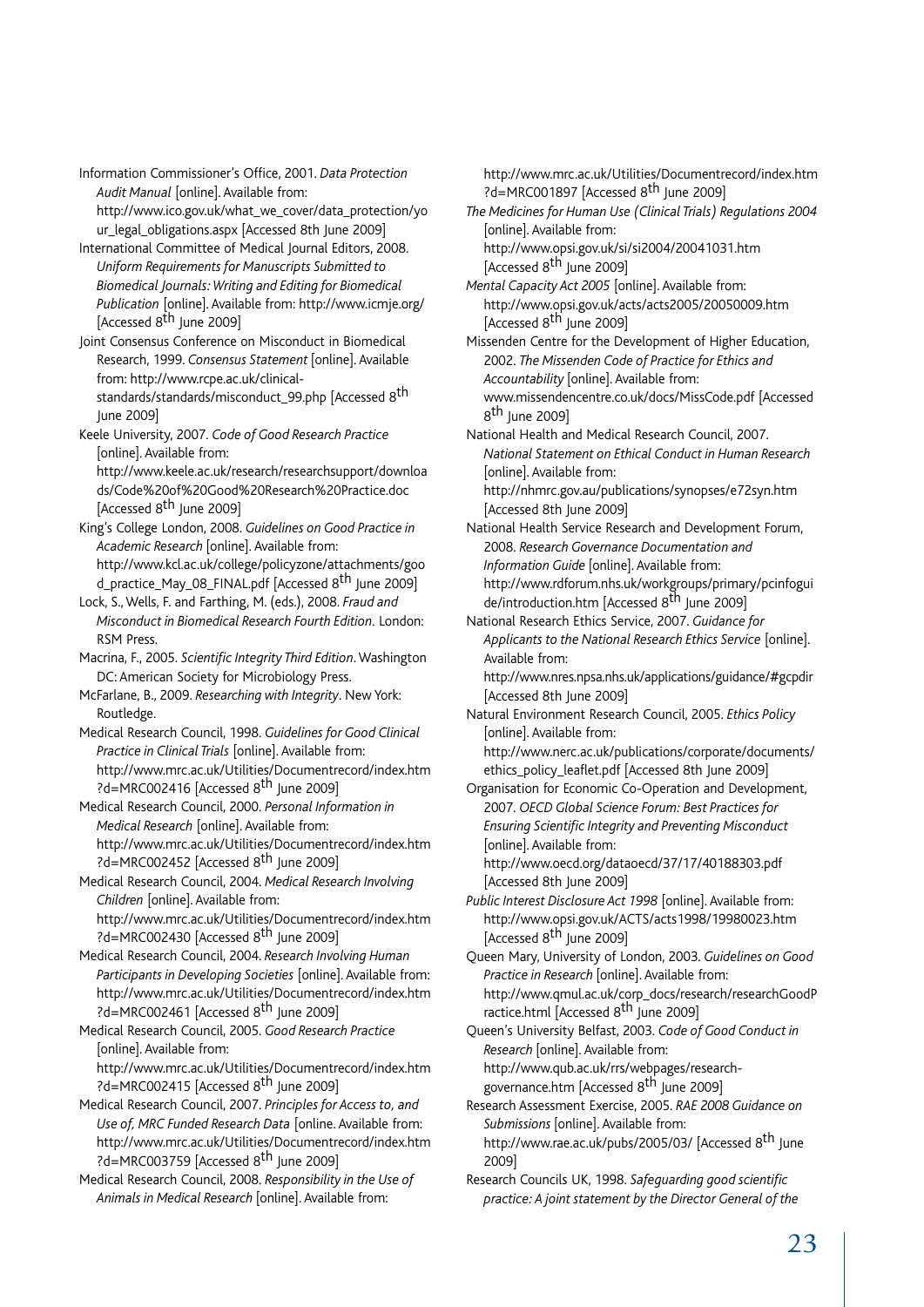*Research Councils and the Chief Executives of the UK Research Councils* [online]. Available from: http://www.ukoln.ac.uk/projects/ebank-uk/docs/scientificpractice.doc [Accessed 8th June 2009]

- Research Councils UK, 2008.*Terms and Conditions of Research Council fEC Grants* [online]. Available from: http://www.rcuk.ac.uk/aboutrcuk/efficiency/tcfec [Accessed 8th June 2009]
- Research Councils UK, 2009. *RCUK Policy and Code of Conduct on the Governance of Good Research Conduct (post-consultation draft)* [online]. Available from: http://www.rcuk.ac.uk/review/grc/default.htm [Accessed 20<sup>th</sup> July 2009]
- Research Information Network, 2008. *Stewardship of digital research data: a framework of principles and guidelines* [online]. Available from: http://www.rin.ac.uk/dataprinciples [Accessed 8th June 2009]
- RESPECT Project, 2004. *RESPECT Code of Practice for Socio-Economic Research* [online]. Available from: http://www.respectproject.org/code/respect\_code.pdf [Accessed 8th June 2009]
- Science and Technology Facilities Council, 2009. *fEC Research Grants Handbook* [online]. Available from: http://www.stfc.ac.uk/rgh/PDFs/rghAll.pdf [Accessed 7th July 2009]
- Sheffield Hallam University, 2004. *Research ethics 2: Safeguarding good specific practice and dealing with allegations of misconduct in research* [online]. Available from: http://students.shu.ac.uk/rightsrules/resethics2.html [Accessed 8<sup>th</sup> June 2009]
- Smith R., 2000. What is research misconduct? *In:* C. White, ed., *The COPE Report 2000* [online]. London: BMJ Books. Available from: http://publicationethics.org/static/2000/2000pdf6.pdf
- [Accessed 8<sup>th</sup> June 2009] Social Research Association, 2003. *Ethical Guidelines* [online]. Available from: http://www.the
	- sra.org.uk/documents/pdfs/ethics03.pdf [Accessed 8th June 2009]
- Steneck, N. H., 2007. *Office of Research Integrity Introduction to the Responsible Conduct of Research Revised Edition* [online]. Washington DC: United States Department of Health and Human Services. Available from: http://ori.dhhs.gov/documents/rcrintro.pdf [Accessed 8th June 2009]
- UK Research Integrity Office, 2008. *Procedure for the Investigation of Misconduct in Research* [online]. Available from:

http://www.ukrio.org/resources/UKRIO%20Procedure%20f or%20the%20Investigation%20of%20Misconduct%20in %20Research.pdf [Accessed 8<sup>th</sup> June 2009]

University College London, 2008. *Guidelines for Responsible Practice in Research* [online]. Available from: http://www.ucl.ac.uk/academic-manual/part-e/e20 [Accessed 8<sup>th</sup> June 2009]

University of Cambridge, 2008. *Good Research Practice*

[online]. Available from:

http://www.rsd.cam.ac.uk/documents/research/ Good\_Research\_Practice.pdf [Accessed 8<sup>th</sup> June 2009]

- University of Edinburgh, 2002. *Code of Good Practice in Research* [online]. Available from: http://www.researchinnovation.ed.ac.uk/information/goodresearchpractice.pdf [Accessed 8th June 2009]
- University of Glasgow, 2007. *Code of Good Practice in Research* [online]. Available from: http://www.gla.ac.uk/media/media\_46633\_en.pdf [Accessed 8<sup>th</sup> June 2009]
- University of Manchester, 2006. *Code of Good Research Conduct* [online]. Available from: http://www.researchsupport.manchester.ac.uk/Governance /J1276 Good Research.pdf [Accessed 8<sup>th</sup> June 2009]
- University of Oxford, 2007. *Academic Integrity in Research: Code of Practice and Procedure* [online]. Available from: http://www.admin.ox.ac.uk/ps/staff/codes/air.shtml [Accessed 8<sup>th</sup> June 2009]
- University of Sheffield, 2003. *Good Research Practice Standards* [online]. Available from: http://www.shef.ac.uk/content/1/c6/07/20/99/GRPcollate d.pdf [Accessed 8th June 2009]
- University of Sussex, 2000. *Code of Practice for Research* [online]. Available from: http://www.sussex.ac.uk/res/documents/code.pdf [Accessed 8<sup>th</sup> June 2009]
- Wellcome Trust, 2005. *Guidelines on Good Research Practice, Including the Statement on the Handling of Allegations of Research Misconduct* [online]. Available from: http://www.wellcome.ac.uk/stellent/groups/corporatesite/ @policy\_communications/documents/web\_document/wtd 002754.pdf [Accessed 8<sup>th</sup> June 2009]
- World Medical Association, 2000. *World Medical Association Declaration of Helsinki: Ethical Principles for Medical Research Involving Human Subjects* [online]. Available from: http://www.wma.net/e/policy/b3.htm [Accessed 8<sup>th</sup> June 2009]